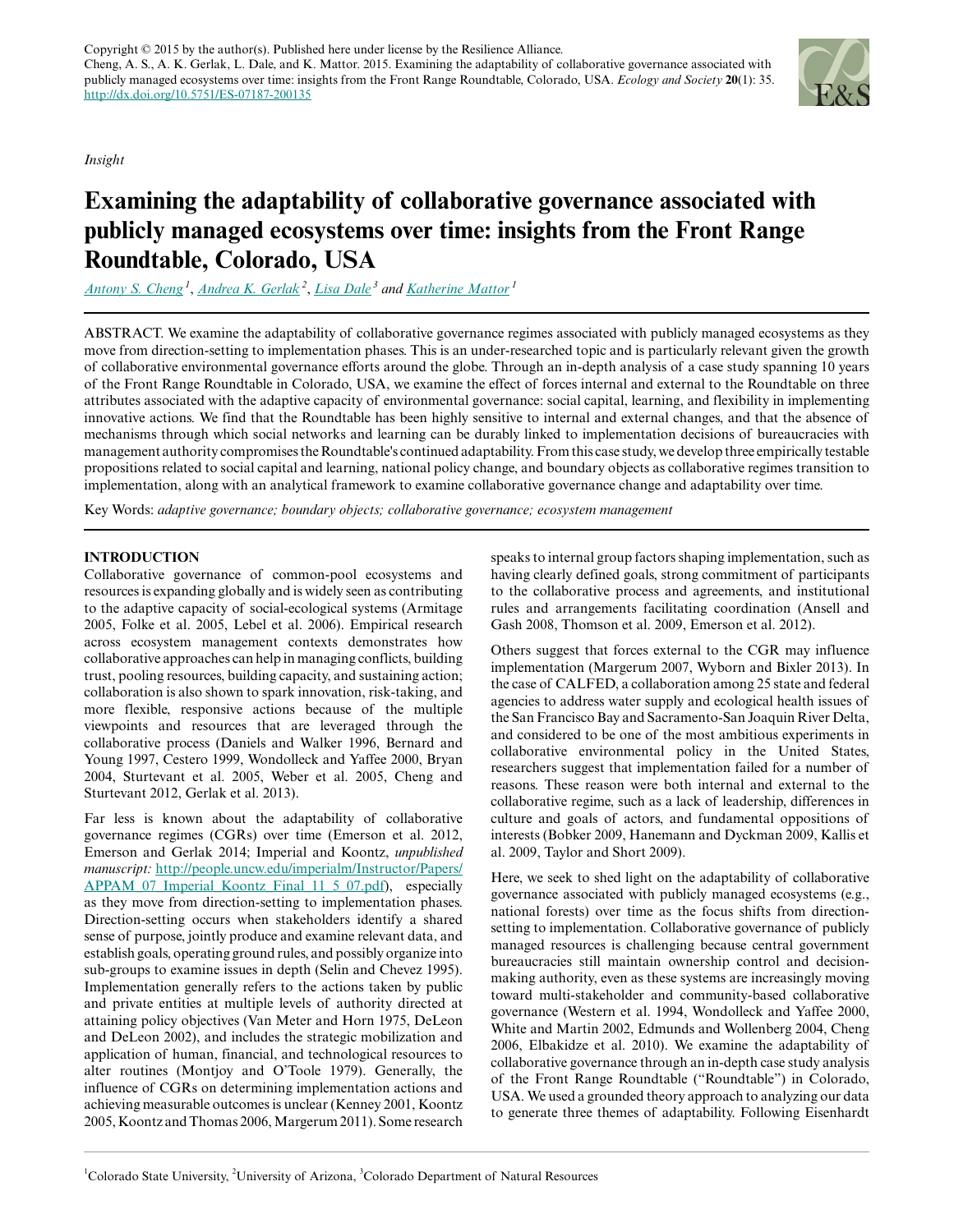(1989), our objective is to initiate the development of empirically testable propositions and analytical frameworks. Such frameworks are in short supply (Emerson et al. 2012; Imperial and Koontz, *unpublished manuscript:* [http://people.uncw.edu/](http://people.uncw.edu/imperialm/Instructor/Papers/APPAM_07_Imperial_Koontz_Final_11_5_07.pdf) [imperialm/Instructor/Papers/APPAM\\_07\\_Imperial\\_Koontz\\_Fi](http://people.uncw.edu/imperialm/Instructor/Papers/APPAM_07_Imperial_Koontz_Final_11_5_07.pdf)[nal\\_11\\_5\\_07.pdf](http://people.uncw.edu/imperialm/Instructor/Papers/APPAM_07_Imperial_Koontz_Final_11_5_07.pdf)) and are particularly relevant because multistakeholder collaborative governance approaches are increasing in the context of publicly managed ecosystems.

### **LITERATURE REVIEW**

Insights for understanding and examining the adaptability of CGRs can be found across literature on adaptive governance, comanagement, collaboration, and organizational theory. In our review of the literature, three attributes associated with adaptive institutions stand out: social capital, learning, and flexibility. For each attribute, we developed questions that guided our grounded theory inquiry.

Social capital is broadly defined as the networks of social relationships that foster trust through reciprocal behavior (Pelling and High 2005). Pelling and High (2005) contend that social capital can be mobilized as a resource to mitigate risk, in their case, vulnerabilities associated with climate change. Although some studies show that social capital is vital to the performance of CGRs and, in turn, CGRs are themselves enablers of social capital (Sturtevant et al. 2005, Wagner and Fernandez-Gimenez 2009), other studies suggest that social capital can be overwhelmed by forces internal and external to a CGR, leading to diminished progress or even failure (Singleton 2002, Walker and Hurley 2004, Bonnell and Koontz 2007). As CGRs move into implementation of programs and projects for publicly managed ecosystems, to what extent does social capital overcome internal and external forces and influence desired structural and decisionmaking changes?

Learning is a cornerstone of social adaptive capacity and collaborative adaptive governance of natural resources (Maarleveld and Dabgbégnon 1999, Buck et al. 2001, Bouwen and Taillieu 2004, Keen et al. 2005, Fernandez-Gimenez et al. 2008, Berkes 2009). Structures and processes that allow a collective governance body to co-produce different forms of knowledge of a natural resource system and foster robust learning about trends, cause-and-effect relationships, and feedbacks can result in actions to reduce risks and vulnerabilities from rapid changes (Folke et al. 2005). Social learning can be seen as a process whereby: (1) a change in understanding has taken place in the individuals involved, (2) this change goes beyond the individual and becomes situated within wider social units or communities of practice, and (3) the change occurs through social interactions and processes between actors within a social network (Reed et al. 2010).

Other scholars call attention to how different types of learning influence implementation or nonimplementation in environmental co-management contexts (Munaretto and Huitema 2012), or to characteristics of the collective setting that shape learning (Gerlak and Heikkila 2011, Heikkila and Gerlak 2013). In particular, these studies suggest that for learning to translate into implementation actions, certain attributes of institutional structure, social interactions, and technological resources and tools must be in place to absorb learning. What are these attributes and to what extent do they induce government actors with authority to

implement programs and projects on publicly managed ecosystems to absorb and act on learning?

Finally, the ability of a CGR to implement flexible, innovative actions signifies a high degree of adaptability. Gupta et al. (2010) propose that institutions that allow room for autonomous change are ones that provide continuous access to information, the ability to act according to plan, and the capacity to improvise. However, the organizational literature tells us that government bureaucracies are notoriously resistant to change (Weeks and Whimster 1985, Burke 2002). Even when social capital and learning are fostered through collaborative processes, organizational actors may still find themselves operating under organizational routines and standard operating procedures (Agranoff 2006). What are the pathways and mechanisms that allow the social capital and learning that occurs in CGRs to manifest in changes in the implementation actions? We view these attributes and questions as "sensitizing concepts" (Bowen 2006) that helped to guide our inquiry rather than as hypotheses to be tested empirically.

# **CASE STUDY CONTEXT: THE COLORADO FRONT RANGE ROUNDTABLE**

Our case study focuses on collaborative efforts by a diverse range of stakeholders to advance ecological restoration and wildfire risk reduction in Colorado's Front Range national forest lands. This geography is where the Great Plains rise into the foothills of the Colorado Rocky Mountains (Fig. 1). More than 4 million people live in this region. Two national forests managed by the U.S. Forest Service ("Forest Service") comprise a major focus for forest restoration in Colorado's Front Range, the Arapaho-Roosevelt and Pike-San Isabel National Forests.

**Fig. 1.** Vicinity map of the Front Range Roundtable geographic area, encompassing 10 counties in Colorado, USA.



The Roundtable had its genesis in a crisis event: the Hayman Fire in June 2002, which burned nearly 55,870 ha of Ponderosa pine forest southwest of the Denver metropolitan area. In combination with other wildfires in Colorado's Front Range in 2000–2002, the Hayman Fire highlighted the high degree of vulnerability of Colorado's Front Range Ponderosa pine forests and human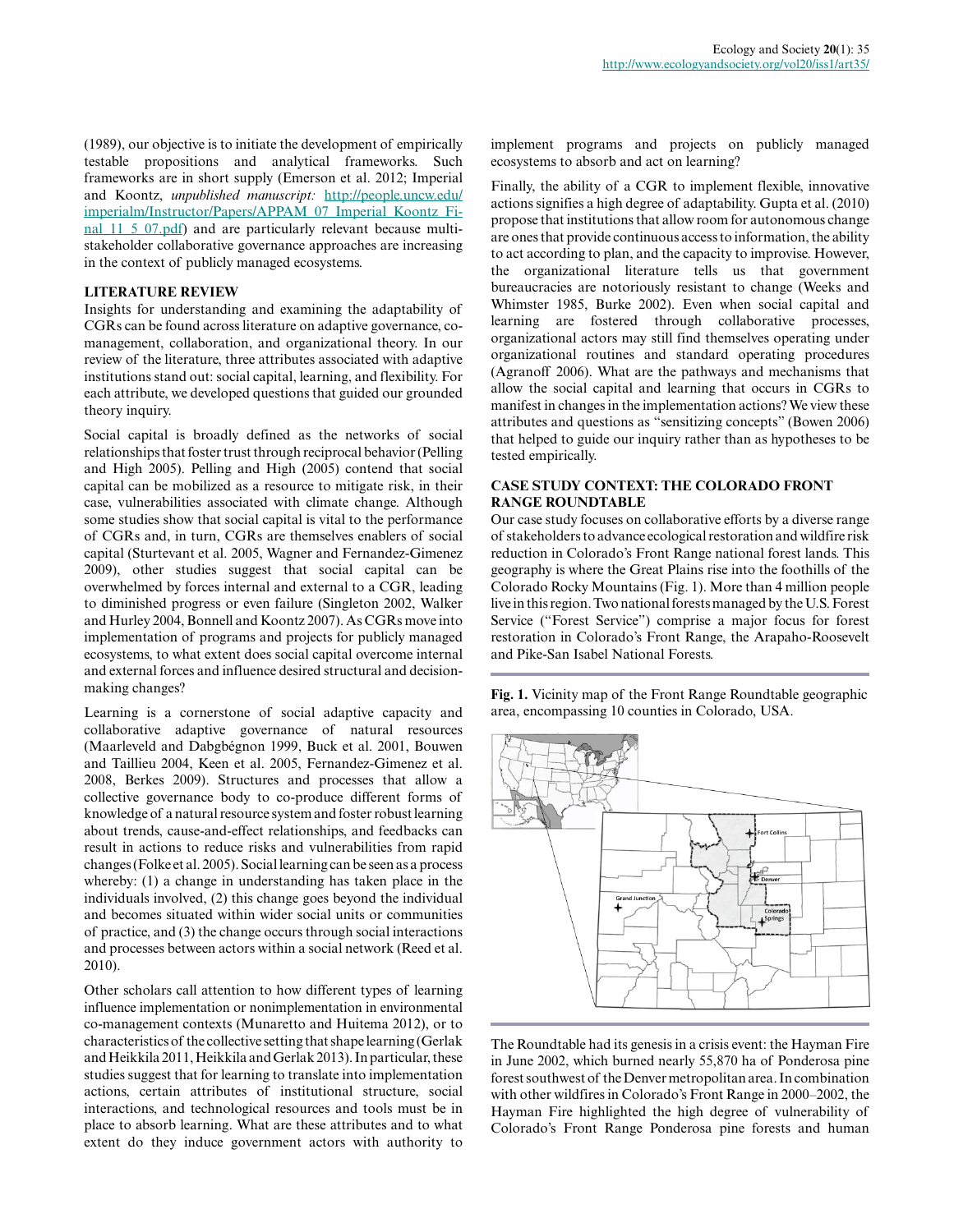communities to large and severe wildfires. In response to the Hayman Fire, as well as to new national-level wildfire management policies resulting from the 2000 and 2002 wildfire seasons, a broad range of governmental and nongovernmental organizations self-organized to develop and implement forest management strategies to reduce wildfire risk and restore forest conditions that likely existed prior to the intensive Euro-American settlement in the late 1800's that disrupted natural fire regimes. Participants included federal, state, and county government agencies; environmental organizations; academic and scientific researchers; and user groups and trade associations (Table 1). This broader network became known as the Front Range Roundtable.

**Table 1.** Types and numbers of organizations participating in the Front Range Roundtable, 2006.

| Type of organization         | Number of organizations |
|------------------------------|-------------------------|
| Federal government agencies  |                         |
| State government agencies    |                         |
| County and municipal         | 10                      |
| governments                  |                         |
| Environmental organizations  | 5                       |
| Academic/scientific          | 3                       |
| organizations                |                         |
| User groups and associations | 10                      |

After the initial meetings to convene the Roundtable, participants organized around four working groups to focus their interests and energy on the following topics: community engagement, ecology, economics, and policy. Two paid positions were created: a facilitator to organize and lead the meetings, and a private consultant to coordinate the working groups and help with the organization of information. The first year of the Roundtable was spent developing a mission statement, vision, and roadmap. With these formative documents written, the ecology working group, comprising university and government scientists and government agency technical specialists, convened a series of meetings in 2004–2005 to identify > 162,000 ha where treatments would simultaneously reduce hazardous fuels and restore forest health in Ponderosa pine-dominated landscapes. Data were assembled from multiple organizations, and provisional results were communicated between working participants and their parent organizations. The ecological information was passed on to the economics working group to determine what could realistically be accomplished and how it would be funded. Based on both working groups' results, the Roundtable developed and refined a set of recommended initiatives to be undertaken by federal, state, and local governments and private landowners. The final report, *Living with Fire: Protecting Communities, Restoring Forests* (FRFTP Roundtable 2006), was released and endorsed by the Colorado Governor in 2006, and was subsequently widely distributed and marketed by the community engagement and policy working groups to cultivate political and financial support for implementation.

Implementation of Roundtable recommendations was handed off to the government agencies with the necessary authority and resources to carry out forest restoration and fuel reduction projects. The expectation was that regular reporting of planned

treatments and monitoring results would occur. In turn, the Roundtable would evaluate results and recommend changes as deemed necessary. However, Roundtable recommendations were overly broad, lacking specific direction as to where and how forest restoration was to occur. Additionally, the relationship between the Roundtable and implementing agencies was left undefined. It is at this stage, where the Roundtable shifted from directionsetting to implementation, that our case study embarks.

### **METHODOLOGICAL APPROACH**

This transition between the Roundtable's direction-setting and implementation phases provides an exemplary case study for exploring the adaptability of a CGR in the context of publicly managed ecosystems and marks the starting point of our analysis. The adaptability attributes of social capital, learning, and flexibility helped to frame our inquiry as sensitizing concepts (Bowen 2006), as we did not hypothesize a priori how they interacted or influenced the Roundtable's transition to implementation. Instead, we pursued a grounded theory approach using qualitative research methods (Glaser and Strauss 1967, Corbin and Strauss 1990, Walker and Myrick 2006). In this vein, we used an iterative, inductive approach to construct general themes and patterns from our data (Charmaz 2006, Mills et al. 2006) concerning the Roundtable's adaptability; in turn, the grounded theory approach generated propositions for future research on the adaptability of CGRs in publicly managed ecosystems in general.

Four primary sources of data were gathered. First, in-depth semiinterviews with Roundtable stakeholders were conducted in autumn 2008 ( $N = 14$ ) and autumn 2012 ( $N = 15$ ). Interviews were strategically solicited from Roundtable members who had participated in at least 50% of Roundtable meetings since its inception and were identified as primary leaders in Roundtable affairs. The criterion of primary leadership was subjectively identified by interview subjects themselves, leading to a network sampling of interview subjects (Scott and Carrington 2011). Interview subjects in both time periods were asked to assess the Roundtable's organizational structure and composition, the effectiveness of the collaborative process, communication and interaction between stakeholders, implementation of goals, and resource availability and needs. The interview script provided sufficient latitude to allow subjects to define starting points, trajectories, and issues.

A second source of data was summaries of 18 interviews conducted by the Roundtable facilitator in summer 2009 as part of an effort to reorganize and revitalize the Roundtable as it struggled to transition beyond goal-setting into implementation. The facilitator's interviews focused on: perceived benefits of Roundtable actions to the participant's home organization, effectiveness of Roundtable strategies, effectiveness of Roundtable organizational structure and collaboration process, and linkages of the Roundtable to other partnerships and implementing agencies. Given the similarities in interview topics, we included the summaries in our analysis. Although we were not provided with the original interview texts, we had access to the facilitator's thematic summaries.

Third, we compiled and analyzed > 500 pages of Roundtable meeting notes and reports published between 2004 and 2013. The documents provide a mechanism by which to trace the process by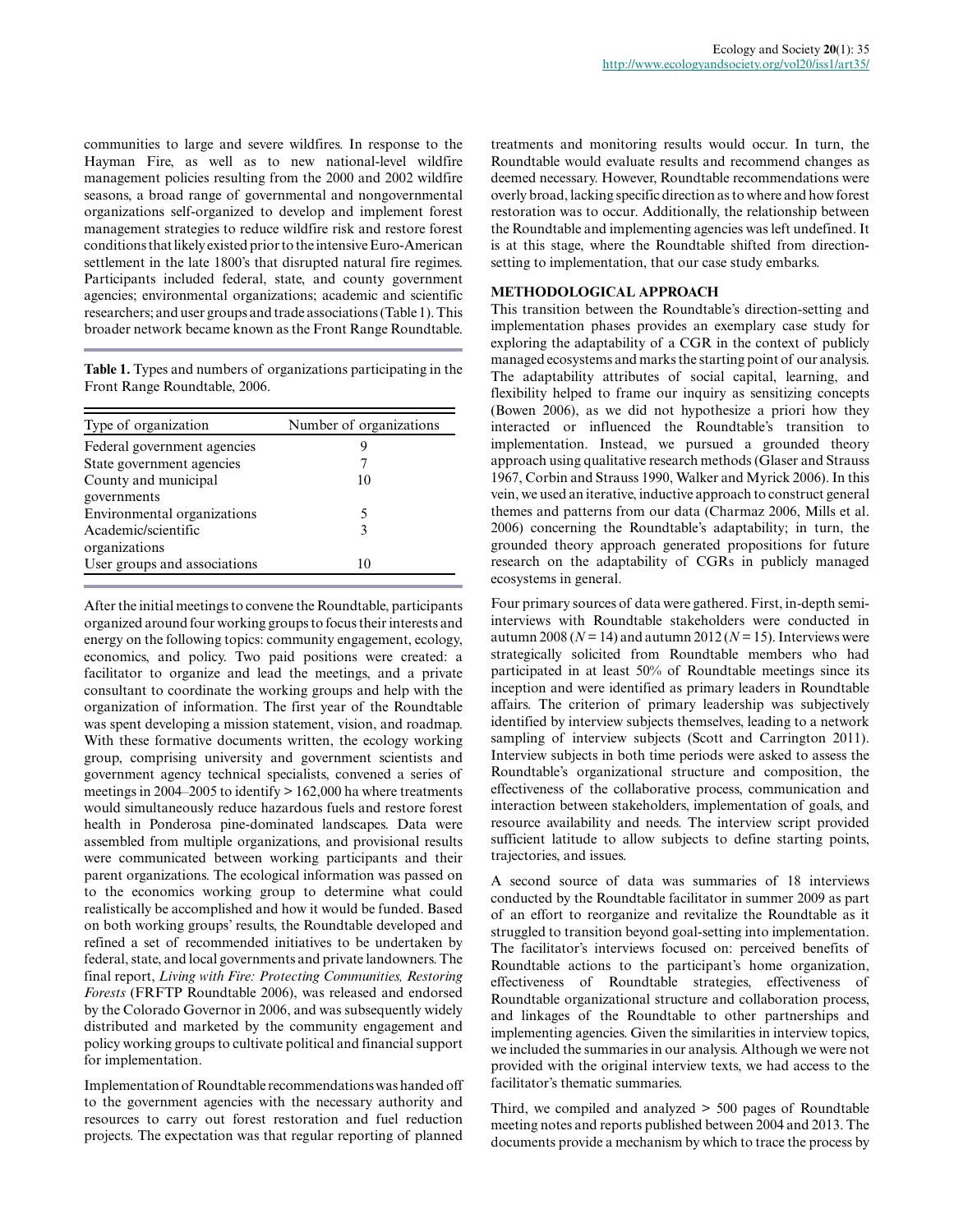which the Roundtable organized and developed governance strategies, developed a shared knowledge foundation, defined goals, and coordinated action.

Finally, we relied on extensive participant observation: One of the authors participated in Roundtable meetings from 2004–2009 and was Roundtable facilitator from 2007–2009, and another author participated intensively from 2009–2015 as a Roundtable member. Participant observation involves both interacting within in a social setting and observing behaviors and practices (Creswell 2003). Because two of us have been active participants, we engaged in participatory sense-making through interactions with Roundtable members during Roundtable general meetings, subteam meetings, and field trips. Participatory sense-making occurs when meanings assigned to a social phenomenon are co-created in a way that is not necessarily attributable to any one individual's perceptions, but are products of interaction among those individuals (De Jaegher and Paolo 2007, Fuchs and De Jaegher 2009).

Interviews were transcribed and coded following qualitative data analysis procedures (Creswell 2003, Strauss and Corbin 2008) using NVivo qualitative data analysis software (version 10, QSR International). Individual interview texts were read sequentially, and text segments were inductively assigned open codes, i.e., simple words or phrases that summarize the theme of the segment. As the text coding accumulated, codes were iteratively modified as texts were compared with one another (Boeije 2002). Once codes were consistently assigned across themes, they were grouped into a coding tree according to their similarity (Thomas 2006, Hutchinson et al. 2010). Each branch of the coding tree represents categories of events or processes that affected the Roundtable's adaptability and correspond to the axial coding phase in Strauss and Corbin (2008). Throughout this iterative, inductive process, we engaged in participatory sense-making amongst ourselves (De Jaegher and Paolo 2007, Fuchs and De Jaegher 2009) to arrive at shared interpretations of the general factors affecting the Roundtable's transition from collaborative direction-setting to implementation. This was accomplished by comparing themes and categories against attributes of adaptive governance found in the literature to identify areas of convergence and conflict (Eisenhardt 1989, Boeije 2002). This selective coding step generated the key events and processes described in the following section.

## **EXAMINING THE ROUNDTABLE'S TRANSITION FROM DIRECTION-SETTING TO IMPLEMENTATION**

Our grounded theory-based analysis generated key events and processes affecting the Roundtable's transition and adaptability. We organized these into three broad phases: (1) internal and external changes affecting adaptability (2006–2009), (2) national policy change opening new windows for collaborative implementation and adaptive management (2009–2011), and (3) forest restoration concepts meshing with routine bureaucratic practices (2011–2014). Under each phase, we examine events and processes that emerged from the data as being influential in the Roundtable's adaptability and are characteristic of that phase of transition.

**Internal and external changes affect adaptability (2006–2009)**

Almost immediately following the release of the *Living with Fire* report in 2006, the Roundtable experienced a set of simultaneous events that affected its transition from direction-setting to implementation. First, a mountain pine beetle (MPB) infestation outside of the Colorado Front Range Ponderosa pine zone in Colorado's high country rapidly expanded from 2004 to 2006, killing most mature lodgepole pine trees across 1 million ha. A new multi-stakeholder collaborative body emerged to address the MPB outbreak, the Colorado Bark Beetle Cooperative (CBBC), and helped raise the awareness of federal, state, and local elected officials who, in turn, called on the Forest Service to take immediate action to address risks and hazards associated with the outbreak, especially those related to wildfire in headwater areas serving domestic water supplies. With already scarce resources, the Roundtable was forced to compete for political attention and financial resources with the CBBC and post-MPB outbreak forest management priorities of the Forest Service.

Additionally, some Roundtable members pushed for implementing treatments in higher elevation Front Range forests to remain relevant and take advantage of the opportunity for increased funding and political attention. However, Roundtable participants generally disagreed on the need for such treatments outside of the Ponderosa pine zone; indeed, several scientists and the environmental groups did not see an ecological imperative to restore these forests. The Roundtable spent nearly two years debating whether the Roundtable should extend forest treatments to the higher elevations. One of the participants interviewed by the facilitator in summer 2009 described the loss of implementation focus and incessant debates as negatively affecting the Roundtable's collective effectiveness: "The Roundtable hasn't figured out what it wants to be when it grows up. We kick the ball around the circle again and again. Our original goal was to understand fuel conditions and needs for treatment. We did that pretty well, but ever since, we've struggled with what the Roundtable should be, how to implement the [2006 recommendations] report."

Second, as the Forest Service implemented projects following the release of the 2006 Roundtable recommendations, several of the Roundtable's environmental participants became frustrated with the lack of opportunities to take part in the design and monitoring of projects. One reason is that projects had already undergone environmental review and approval pursuant to the *National Environmental Policy Act* (NEPA), limiting or eliminating any opportunity for Roundtable participants to be involved in defining or modifying projects to incorporate restoration principles. Further, many of the "NEPA-ready" projects were not specifically designed around forest restoration principles, but rather to reduce fuel loads through thinning of forest stands solely to reduce crown fire spread rather than to modify forest stand structures according to historical ecological reference conditions. Modifying projects would require entirely new NEPA reviews and analyses, an artifact of the Forest Service's legal and administrative requirements, and something the Forest Service and many stakeholders did not want.

Adding to the frustrations was that the effectiveness of forest treatments was not being monitored. Such monitoring is central to adaptive collaborative governance (Lee 1993, Boyle et al. 2001, Gerlak and Heikkila 2006, Fernandez-Gimenez et al. 2008, Tschakert and Dietrich 2010), not only as a way to introduce changes in management actions based on evidence, but to sustain social capital with the collaborative group. As one environmental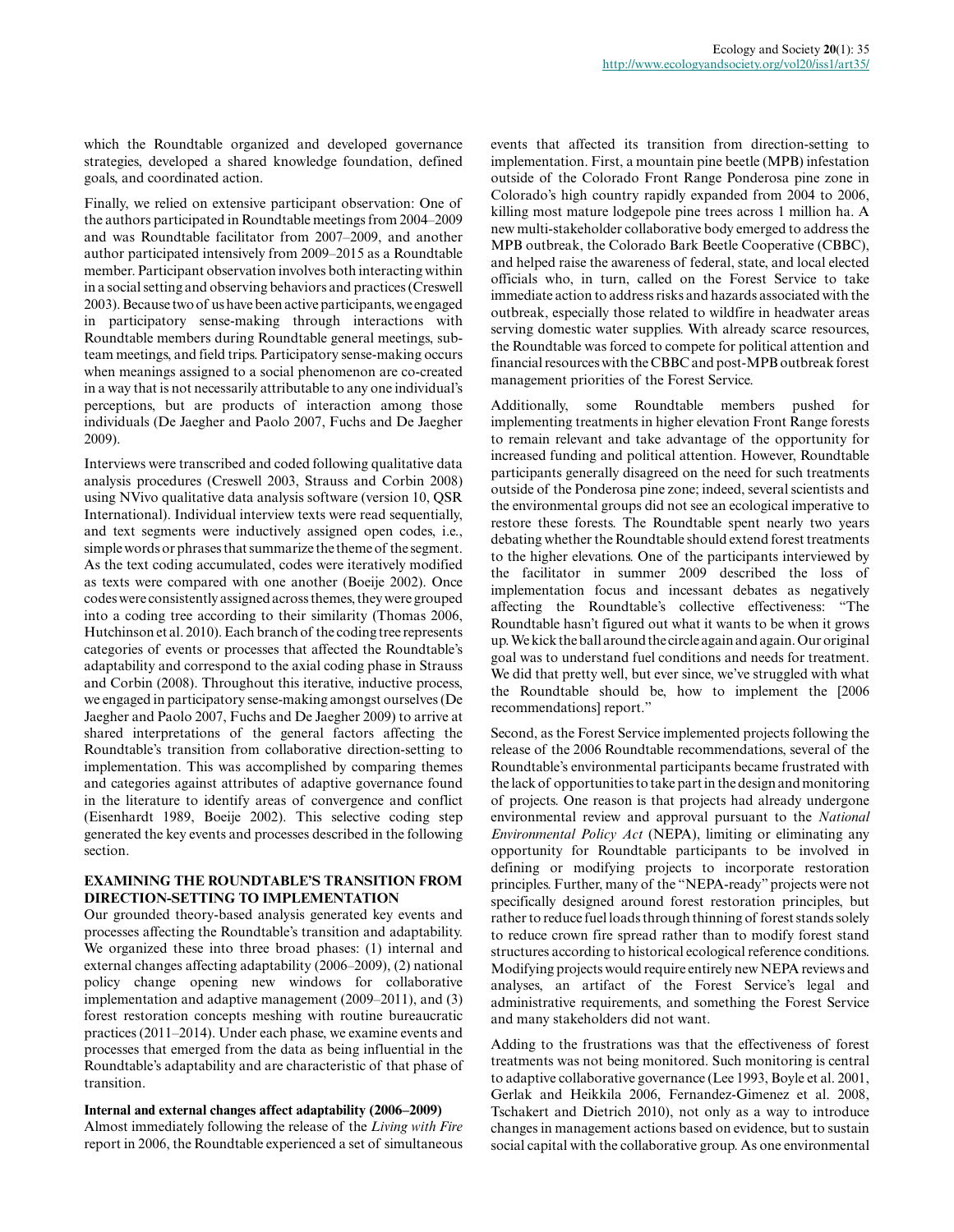interest group representative on the Roundtable noted during the autumn 2008 interview process: "We're taking a big risk participating in the Roundtable and promoting active forest management in the face of a lot of skepticism from our peers. We have to show that the actions we're pressing for are producing the ecological benefits we're assuming. But then Roundtable members accuse us of not trusting the Forest Service. Well, our whole mantra is: trust, but verify. Are all of these treatments really meeting our restoration goals? We don't have any information that tells us either way."

The information that was reported back to the Roundtable by the Forest Service was about treatment locations and aggregate numbers of acres treated, but not the effect of treatments on restoring ecological processes. This was due in part to the lack of specificity in the science report for how to translate fuels reduction and forest restoration principles into the design of specific treatments. But it also exhibited a structural incentive within the Forest Service to report aggregate "acres treated" without speaking to the effectiveness of those treatments (Dale and Gerlak 2006). The lack of feedback on projects resulted in a degree of distrust among environmental stakeholders and a belief that the existing data were insufficient and unreliable. As a result, several of the environmental participants became disenchanted and began withdrawing from the Roundtable.

Finally, during the course of 2008, several key participants from environmental organizations departed as a result of dissatisfaction with Roundtable progress or either to pursue other career goals or transition into different roles in their home organizations. Additionally, the lead Roundtable scientist retired, and funding for the Roundtable facilitator ended. Facilitation duties fell to a Roundtable staff person for the remainder of 2008 through 2009. The departure of these individuals constituted a loss of leadership, knowledge, commitment, and trust relationships. The Roundtable kept meeting every three months, but primarily for members to share information about each other's activities and not to engage in any coordinated, collective action. Taken together, these three events affected the adaptability of the Roundtable and exposed the inability of the Roundtable to respond to new crises, stakeholder conflicts, and personnel changes.

#### **National policy change opens new windows for collaborative implementation and adaptive management (2009–2011)**

A new opportunity for collaborative implementation opened in 2009, when the *Federal Landscape Restoration Act* established the Collaborative Forest Landscape Restoration (CFLR) program. The CFLR program is a competitive funding mechanism administered by the Forest Service to deliver money to implement collaboratively defined restoration strategies on national forest lands (Schultz et al. 2012). Eligible projects must define restoration actions on at least 21,000 ha of national forest lands over 10 years, be based on sound science, conserve old-growth forests, provide local employment and economic use of forest restoration wood products, and possess a multi-party monitoring strategy to ensure that restoration goals are being met. The CFLR program implies that restoration goals have already been developed and are ready for implementation.

The Front Range CFLR project was among the first round of projects selected in 2010 and received > US\$1 million for fiscal year 2010. For fiscal years 2011 and 2012, the Front Range CFLR received US\$3.5 million and US\$2.9 million, respectively. In addition to receiving funds dedicated to implementation, the CFLR program requirements for multi-party monitoring of restoration projects provided Roundtable participants the opportunity to define specific forest restoration indicators and measures to guide implementation. Between autumn 2010 and spring 2011, Roundtable participants met monthly to craft a monitoring strategy; a final draft was published June 2011 and included ecological and socioeconomic objectives and indicators. However, the group realized there were still substantial disagreements and uncertainties over specifics indicators and measures of forest restoration. These included how to describe and quantify the patterns of forest structure that were likely produced under natural fire regimes in Ponderosa pine forest structure ecosystems. This lack of consensus about what constitutes forest restoration and wildfire risk reduction across the Colorado Front Range exposed a fundamental issue for the Roundtable, as articulated by a long-time Roundtable member: "When we started developing the CFLR monitoring plan, it didn't take us long to realize that we not only didn't agree on metrics and methods for measuring forest restoration, we didn't even agree on how to define forest restoration! We've been backpeddling ever since. Part of the problem is that we don't have the amount of scientific research other areas [of Ponderosa pine forests of the western United States] have, like in northern Arizona or eastern Oregon. We can't apply results from [those places] to here, and so we're sort of doing a lot of best guesses."

#### **Forest restoration concepts are meshed with routine bureaucratic practices (2011–2014)**

To overcome gaps in knowledge about forest restoration metrics, a group of scientifically trained research scientists and technical experts from various government and nongovernmental organizations involved in the Roundtable formed the Landscape Restoration Team ("LR Team") and enacted three actions. First, the team took on the task of specifying monitoring measures and methods that could characterize changes in forest structure at different scales. This included the standard Common Stand Exam forest inventory methods used by the Forest Service, but also required the development and application of new spatially explicit techniques to assess changes in forest structure across the landscape (e.g., 20,000 ha area) resulting from forest treatments. Common Stand Exam monitoring reports are published annually by the Colorado Forest Restoration Institute (CFRI) at Colorado State University; reports on the new spatial analysis methods and results are also published by CFRI.

Second, to derive quantitative ranges of historic forest structure patterns and fire regimes as reference conditions upon which specific restoration prescriptions in the Colorado Front Range could be based, several LR Team participants collectively pooled their technical, personnel, and financial resources to develop a Front Range-wide analysis of historic forest structure patterns and fire regimes. CFLR funds were leveraged to support field data collection. Field data collection was completed in summer 2012 and 2013. Data is being analyzed as of this writing, with initial results for some geographic areas submitted for publication. As field data collection proceeded, the LR Team met regularly to develop written reports on desired conditions for forest restoration based on current available research. These reports are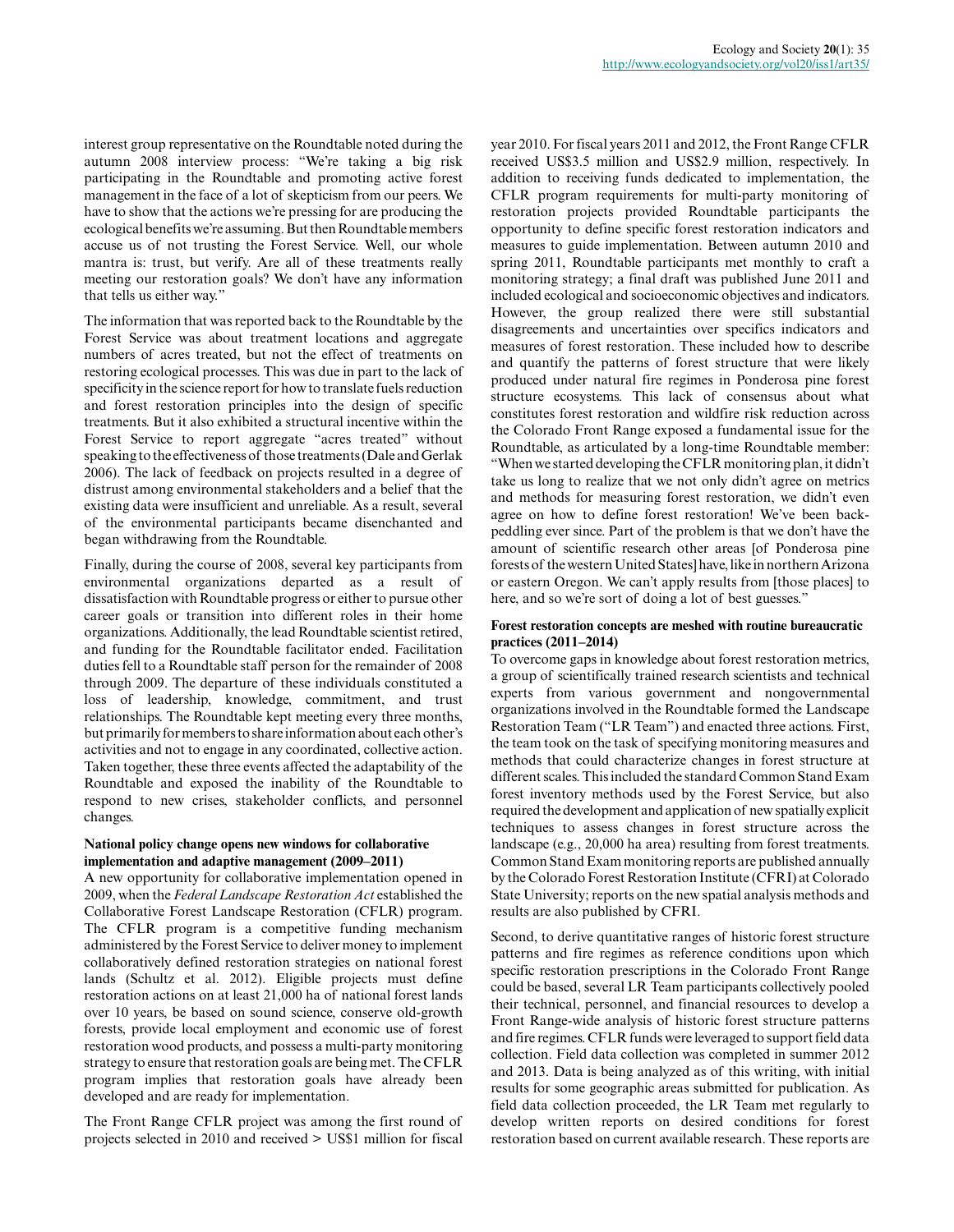intended for use as a citation for Forest Service project planning purposes.

Third, a key Forest Service program manager offered to the Roundtable in autumn 2012 the opportunity to provide detailed input into a proposal to implement forest restoration treatments for a 28,000 ha landscape, the Upper Monument Creek project. As the manager stated at the spring 2012 Roundtable meeting: "Nongovernment groups are frustrated with off-the-shelf NEPA projects that made it difficult for forests to adapt to recommendations from the Roundtable. Desired conditions have been debated within the [Landscape Restoration] team, and this will provide an opportunity to look at questions on a more manageable scale and to address big-scale questions that the Roundtable have been facing on a more manageable landscape. The group can look at different treatment scenarios and compare outcomes to desired future conditions through monitoring and adaptive management."

The LR Team seized the opportunity and worked to develop specific treatment designs based on the team's ongoing learning processes. During this process, it became apparent that team members needed to learn about administrative procedures pertaining to forest project preparation, silvicultural prescriptions, contracting, and administration. Several field trips were conducted to learn about how forest restoration principles are translated into detailed prescriptions that the Forest Service specifies for operators. A key outcome of this process was a "design criteria" report produced by the LR Team that could be directly applicable to and used by Forest Service operational staff as they move through their required procedures. One team member noted the importance of this process at the meeting finalizing the design criteria report: "We've been talking a lot in the abstract about forest structure and fire regimes, but until we worked through the [Upper Monument Creek] project design criteria, we just sort of assumed that foresters would just translate these broad ideas into prescriptions and, voila!, the desired conditions would somehow appear on the landscape. It's been really invaluable working with the field foresters to learn about what they need in terms of written design criteria to base their project preparations and contracts."

While the LR Team's efforts advanced understanding of how to translate broad restoration principles into implementation, several issues remain. Currently, data and knowledge produced by team actions and interactions are not housed in a repository accessible and available to the Roundtable, the Forest Service, and other parties external to the Roundtable. There is no common corporate database to which Roundtable members can turn. Nor do structures or processes exist within the LR Team or the Roundtable as a whole through which monitoring results are collectively deliberated and lead to changes in Forest Service management decisions. This lack of an adaptive management structure and process was expressed by a newer Roundtable member during the autumn 2012 interviews: "We're supposed to come up with recommendations, but there isn't a clear process for providing those recommendations or how decisions are made."

As of this writing, Roundtable members have been working on drafting an adaptive management framework to guide the development of feedback loop structures and processes linking goals, management proposals, implementation, monitoring, and

evaluation. It remains to be seen whether the framework will be actualized as a process. In the meantime, collaborative implementation appears to be largely facilitated by individual Forest Service staff. It is unclear if and how the collaborative implementation would proceed should these individuals depart.

Furthermore, as the Roundtable has transitioned into implementation, the scope of Roundtable participants engaged in these processes has narrowed to encompass members with scientific training and technical forestry expertise. In analyzing meeting attendance records, we noted that only a small proportion of Roundtable members have been participating. The general Roundtable membership appears to be content to devolve these technical matters to a smaller subset; at the same time, there is a lack of communication between this subset and the larger Roundtable membership. A member interviewed in 2013 summarized this by saying, "[There are] a lot of informal communications related to specific topics, but it's limited to a smaller group of people. I think there is collaboration within those [sub]groups but it would be nice to have more cross pollination. There isn't a whole lot of communication among or between groups."

#### **INTERPRETATION AND DISCUSSION: PROPOSITIONS FOR FUTURE RESEARCH**

We assessed the adaptability of the Front Range Roundtable as it shifted from direction-setting to implementation. We framed our inquiry using adaptive governance attributes as sensitizing concepts, such as social capital, social learning, and flexibility in applying innovative actions, but employed a grounded theory approach to uncover themes and patterns indicating adaptability based on Roundtable members' experiences and perspectives. Using a grounded theory approach that drew on interviews, documents, and participant-observation, our analysis identified major phases that characterized the Roundtable's transition; within each phase, we uncovered key events or processes that affected the Roundtable's adaptability, and used select interview quotes, meeting notes and reports, and observation data to illustrate the effect of a particular event or process. In sum, we discovered that a combination of events and processes internal and external to the Roundtable affected adaptability.

Stepping back and following Gerlak and Heikkila (2011), we see the opportunity to use the Roundtable case study as a basis for generating propositions to guide future research on how CGRs change and adapt over time, especially for CGRs associated with publicly managed ecosystems, where government bureaucracies maintain significant authority and control over decision-making. Few studies trace change and adaptability of CGRs over time (Emerson et al. 2012; Imperial and Koontz, *unpublished manuscript:* [http://people.uncw.edu/imperialm/Instructor/Papers/](http://people.uncw.edu/imperialm/Instructor/Papers/APPAM_07_Imperial_Koontz_Final_11_5_07.pdf) [APPAM\\_07\\_Imperial\\_Koontz\\_Final\\_11\\_5\\_07.pdf\)](http://people.uncw.edu/imperialm/Instructor/Papers/APPAM_07_Imperial_Koontz_Final_11_5_07.pdf). Given the expansion of CGRs in publicly managed ecosystems, advancing research in this area is timely and necessary to understand factors affecting collaborative implementation progress or failure.

#### **Propositions for future research from the Roundtable case study**

As a starting point, the literature on the adaptive capacity of collaborative governance highlights social learning, social capital, and flexibility for innovative action as key attributes. The Roundtable case study allows us to reflect on and examine the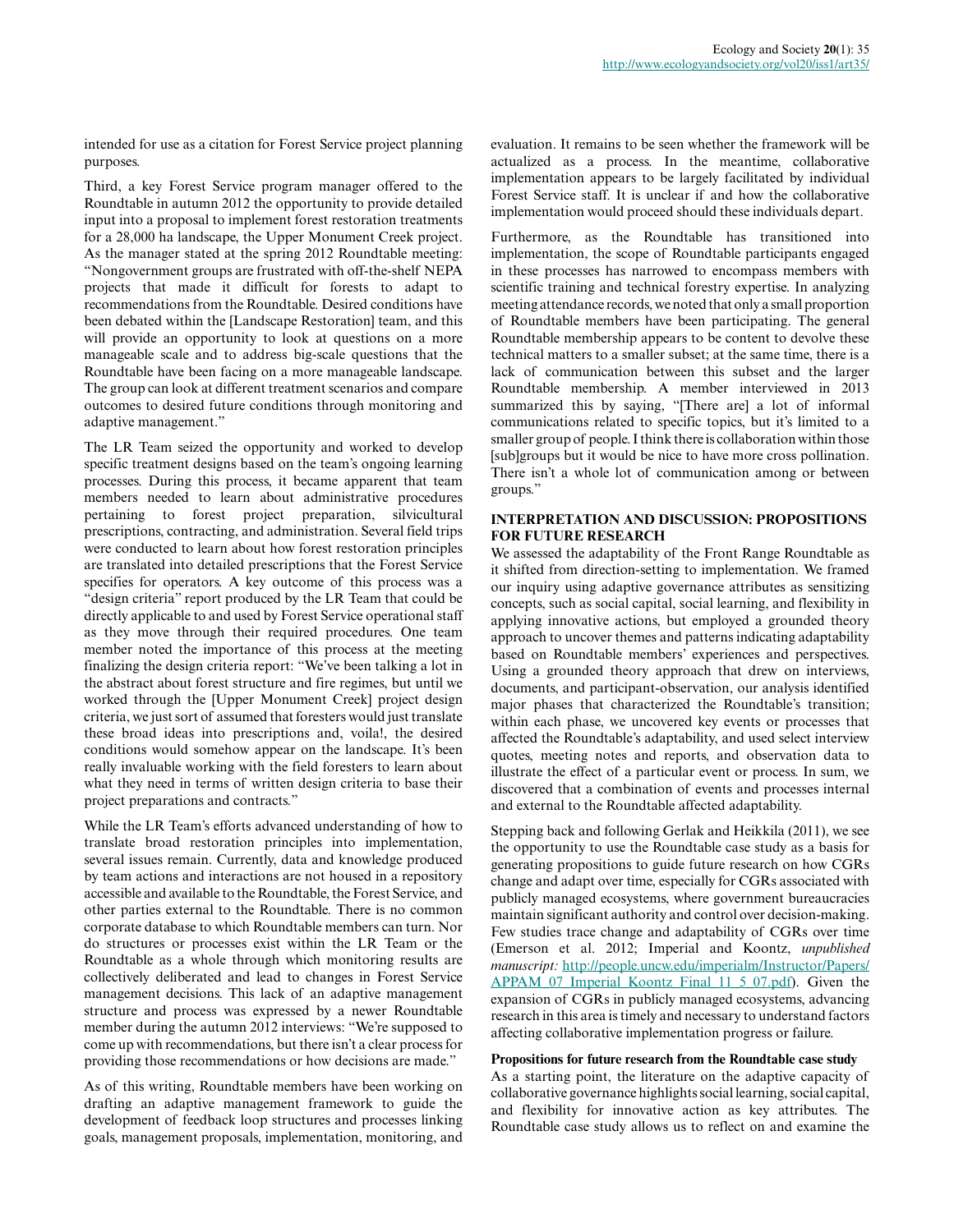relative effect of these attributes over time as the Roundtable shifted away from direction-setting toward implementation. During the Roundtable's direction-setting, the group's organizational structure and processes fostered a high degree of social capital and learning, resulting in a consensus for a set of broad recommendations to guide restoration action. However, engaging in collaborative implementation challenged the Roundtable's adaptability, as it experienced unanticipated internal and external changes. Operating as an external change, the mountain pine beetle infestation in Colorado's lodgepole pine forests forced the Roundtable to compete for resources with another collaborative governance group and respond to a vocal sub-network within the Roundtable to conduct active forest management in high-elevation lodgepole pine forests. Internally, the lack of monitoring results regarding Forest Service restoration projects led to dissatisfaction among environmentalists participating in the Roundtable, who needed to demonstrate to their parent organizations and peers outside the Roundtable that collaboration is effective at producing desired changes toward forest restoration on national forest lands. The departure of key stakeholders further challenged the Roundtable's adaptability. Despite the high degree of social capital and learning during the direction-setting phase, the Roundtable struggled to adapt in response to the combined effect of an external issue, internal dissention, and membership changes.

CGRs can be especially vulnerable to changes in ecological conditions, changes in internal membership and stakeholder dynamics, and competition between external organizations over resources and scrutiny (Wyborn and Bixler 2013). Indeed, every organization faces challenges to re-adjust to internal and external changes and pressures (Weick and Quinn 1999, Burke 2002) through a continuous dynamic of sensing, improvising, and adjusting (Orlikowski 1996). However, even though individuals within an organization may undergo continuous learning and change, this does not automatically translate into changes in organizational structure and strategies (Fiol and Lyles 1985, Weick and Quinn 1999). A CGR faces the added challenge of being an "organization of organizations" (Imperial and Koontz, page 1, *unpublished manuscript:* [http://people.uncw.edu/](http://people.uncw.edu/imperialm/Instructor/Papers/APPAM_07_Imperial_Koontz_Final_11_5_07.pdf) [imperialm/Instructor/Papers/APPAM\\_07\\_Imperial\\_Koontz\\_Fi](http://people.uncw.edu/imperialm/Instructor/Papers/APPAM_07_Imperial_Koontz_Final_11_5_07.pdf)[nal\\_11\\_5\\_07.pdf](http://people.uncw.edu/imperialm/Instructor/Papers/APPAM_07_Imperial_Koontz_Final_11_5_07.pdf)) that must constantly demonstrate effectiveness and legitimacy to its parent organizations and to a variety of external stakeholders (Huxham 2000, Emerson et al. 2012, Taylor and Cheng 2012). Stakeholders who assume leadership roles within the CGR can mediate relationships between the CGR and external stakeholders and are critical to adaptive governance (Olsson et al. 2006). Their departure can leave the group without crucial adaptive capacity.

Perhaps more significantly, the Roundtable lacked clear mechanisms through which its learning could be absorbed and acted upon by Forest Service managers. The collaboration and adaptive governance literature speaks generally to the importance of multi-level linkages and learning across institutions and actors, especially organizational leaders (Adger et al. 2005, Cash et al. 2006, Olsson et al. 2006, Pahl-Wostl 2009). However, missing from this literature are propositions or empirical findings that provide insight into the mechanisms through which a collaborative group's adaptations are translated into changes in resource management decision-making and practice. As the Roundtable

sought to move from direction-setting to implementation, it was necessary, but not sufficient, to involve solely Forest Service leadership and program administrators in collaborative governance. While these individuals exert authority and influence over field-level staff, operational decisions about specific management actions are left to the discretion of field staff (Sabatier et al. 1995). In the initial phase of collaborative implementation, the Roundtable's social networks and learning had not encompassed these organizational levels of the Forest Service, thereby limiting its ability to implement flexible, innovative actions. In turn, Forest Service operational field staff had little incentive or interest in participating in what they saw as abstract discussions about forest restoration and wildfire risk mitigation.

This leads to our first proposition: Heightened social capital and learning may not be enough for CGRs engaged in public ecosystem management to withstand inevitable forces of change internal and external to the CGR. Our proposition stems from the recognition that CGRs are nested within a dynamic institutional environment in which actors and organizations are competing for resources and policy advantage (Wyborn and Bixler 2013). People come and go, and parent organizations and government bureaucracies must be attentive to multiple interests and incentives within the broader institutional environment. The absence of structures and processes through which CGRs members can sustain their social networks and incorporate their learning, especially those from public resource management bureaucracies, is likely to limit the adaptability and effectiveness of CGRs. Understanding the necessary extent of social capital for collaborative regimes undergoing changes, and examining the relative contributions of leadership and social capital to policy and governance outcomes, are emerging as important research areas, as well as practical environmental governance concerns (Gutiérrez et al. 2011, Huppé and Creech 2012).

The opportunity for closer alignment between the Roundtable and the Forest Service's implementation actions came with the passage of the *Federal Landscape Restoration Act* in 2009 and the resulting CFLR program. The importance of supportive higherlevel policies and institutional arrangements is a well-defined attribute of adaptive governance, especially in reference to comanagement arrangements, wherein community members or organizations share authority over resource management decision-making and implementation (Armitage 2005, Folke et al. 2005, Lebel et al. 2006, Plummer 2009).

However, the CFLR program did not specify mechanisms by which collaborative goals were to be translated into action. When it came to developing a multi-party monitoring strategy, the Roundtable, via the LR Team, had to revisit how general forest restoration principles translated into specific monitoring measures and methods. The LR Team had to develop new landscape-scale assessment and monitoring approaches to inform and evaluate the effectiveness of forest restoration treatments. While innovative, there has been little consideration about where documentation on these approaches and the resulting data will reside in the long-term to influence ongoing adaptive management and future decision-making, especially as the CFLR project winds down in 2020 and Roundtable members potentially leave the collaborative group for various reasons, as has happened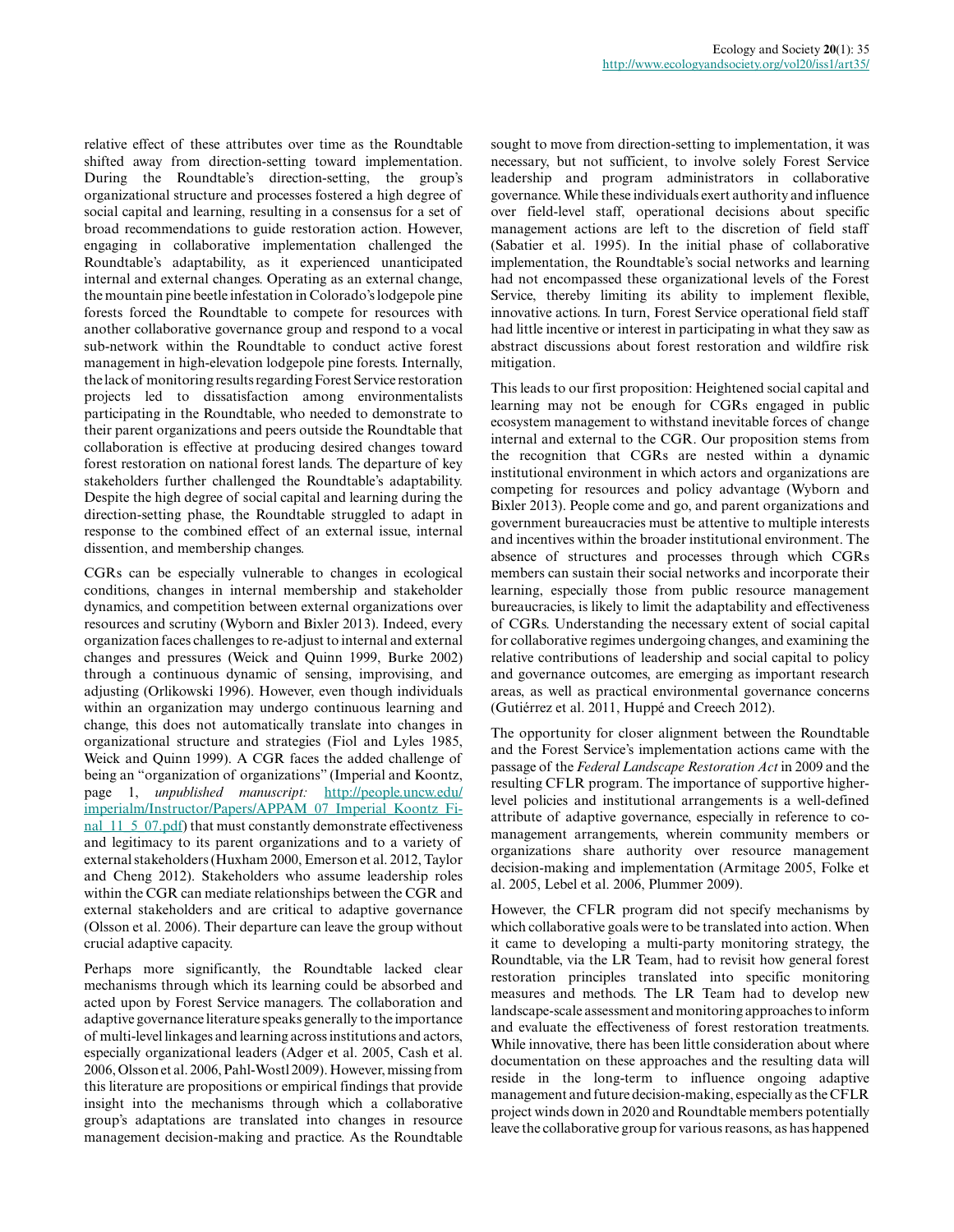in the past. Like many large bureaucracies, the Forest Service has large corporate databases that heavily influence decision-making and accountability. The CFLR program is silent regarding this matter; it assumes that any multi-party monitoring data and information would be inserted into existing Forest Service information systems.

Further, many commentators identify the importance of engaging scientists and technical subject-matter experts in collaborative governance enterprises (Wondolleck and Yaffee 2000, Bentrup 2001, Scarlett 2013); however, there is a risk of focusing governance actions to scientific and technical matters while not attending to the broader social, cultural, and economic values important across stakeholders. This is a potential paradox for CGRs as they move from direction-setting to implementation: the scope of collaboration increasingly narrows around highly technical matters as collaboratively defined goals are translated into implementation actions. The narrowing has the potential to limit the adaptability of the CGR as the broader set of participants grows distant to implementation details and is not part of the social networks and learning associated with technical experts.

This leads to our second proposition: National policy changes may open a window for reorganizing and refocusing CGRs to move from direction-setting to implementation, but may be insufficient to induce flexible implementation of innovative actions. Our reasoning for this proposition is that while the CFLR program had obvious effects on the Roundtable's adaptability, we are cautious to attribute direct causality. The importance of supportive higher-level policies and institutional arrangements is a well-defined attribute of adaptive governance, especially in reference to co-management arrangements, wherein community members or organizations share authority over resource management decision-making and implementation (Armitage 2005, Folke et al. 2005, Lebel et al. 2006, Plummer 2009). However, some research demonstrates the limited effect that top-down, national-level policy mandates have on field-level Forest Service decision-making; field-level forest managers are more likely to craft decisions based on local ecological and social conditions, and normative values and attitudes (Sabatier et al. 1995).

The Roundtable benefited from individual Forest Service fieldlevel staff who possessed a positive value orientation and attitude toward forest restoration and a willingness to engage with the LR Team on implementation details. The roles and effects of individuals on positively affecting adaptive governance of socialecological systems is well established, with an emphasis on institutional entrepreneurs exerting their influence to spur innovation, adaptation, and transformation (Westley et al. 2013). In contrast, the Roundtable's dependence on individual Forest Service staff makes it sensitive to changes in personnel. Indeed, the Forest Service is well known for a cultural practice of moving staff across field units as a component of professional development and to reduce the capture of agency staff to local interests (Kaufman 1960); this is viewed as a barrier to facilitating collaborative progress (Moote and Becker 2003).

Empirical research by Butler (2013) demonstrates that Forest Service engagement in collaborative implementation of CFLR projects is highly variable and dependent on the individual Forest Service managers involved in these projects. In the case of

CALFED, some researchers argue that a lack of state and federal agency leadership, especially in resolving conflicts and finding mutually acceptable solutions, explains some of its implementation failure (Bobker 2009, Hanemann and Dyckman 2009). The importance of individual field-level staff values and attitudes in policy implementation is highlighted in research on so-called "street-level bureaucrats" (Meyers and Vorsanger 2007). Hence, while national policies can stimulate the adaptability of CGRs as they engage in implementation, that adaptability is reliant in part on the availability and participation of institutional entrepreneurs within bureaucracies who are willing to engage in and translate innovative proposals into implementation action.

As the Roundtable continues to adapt its structures and strategies to correspond to Forest Service implementation procedures and practices, it has attempted to put into practice what Pahl-Wostl (2009) identifies as linking learning across multiple levels of decision-making in nested hierarchies. Three important processes are theorized that enable multi-level learning to occur: (1) actors participate across multiple levels, (2) institutional rules produced at one level influence rules across other levels, and (3) knowledge produced at one level influences decision-making across levels (Pahl-Wostl 2009). The Roundtable has clearly exhibited the first process, but continues to work through challenges associated with the latter two. As the Roundtable case study illustrates, the absence of mechanisms through which social networks and learning can be durably linked to implementation decisions compromises the Roundtable's continued adaptability.

Several commentators speak to the importance of boundary spanners and bridging organizations as important mechanisms of adaptive capacity (Folke et al. 2005, Berkes 2009). These entities are present in the Roundtable's collaborative implementation efforts. However, given the history of Roundtable changes in membership and organizational participation, these may not be durable. One set of attributes observed are boundary objects. We refer to boundary objects as structures that occupy the shared space between groups or organizations and facilitate independent actions and interactions among those groups (Mollinga 2010, Star 2010). In particular, boundary objects are "organic infrastructures" that furnish information and work requirements for groups who wish to cooperate (Star 2010:602). Boundary objects can take physical form, can be attached to organizational structures and processes, and are characterized by interpretive flexibility, i.e., two or more individuals can access information or apply tasks within the boundary object and arrive at different conclusions. For example, boundary objects of the Roundtable may include:

- **1.** Knowledge syntheses and goal recommendations sanctioned by stakeholders, reflected in the 2006 recommendation report and corresponding support documents. The report is already used as guidance for Forest Service implementation and was a foundation for the successful CFLR proposal.
- **2.** Implementation guidelines developed through the Roundtable that are sanctioned for use by Forest Service staff and are cited in Forest Service planning and implementation documents. LR Team members are currently drafting a technical report that will provide guidelines to Forest Service managers to assist in identifying landscapes in need of restoration, defining ranges of forest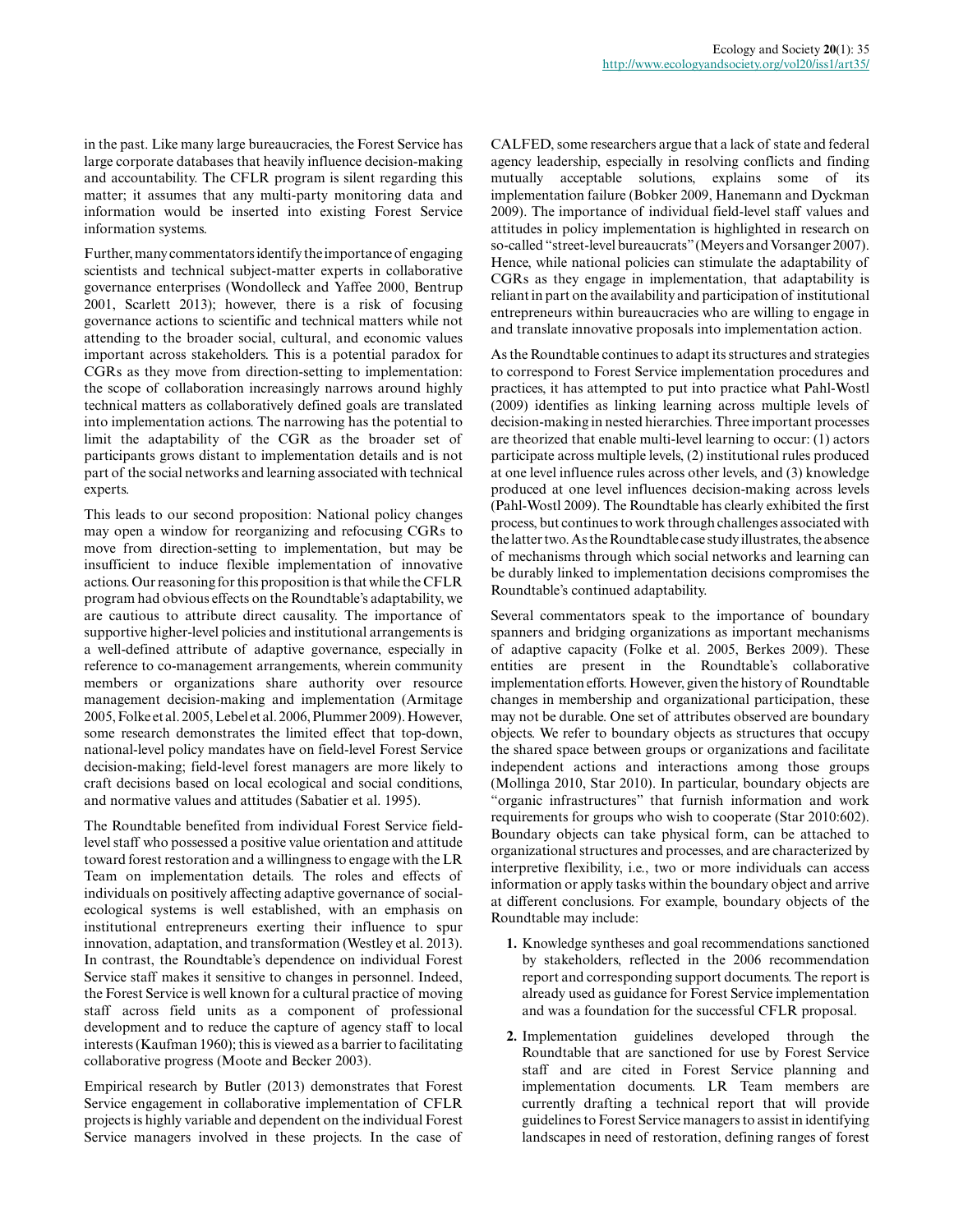

**Fig. 2.** Framework for examining the adaptability of public ecosystem management collaborative governance regimes.

management prescriptions at multiple spatial scales, and developing monitoring indicators and measures. The final publication is intended to be used in landscape analysis and project planning.

- **3.** Monitoring and adaptive management protocols that specify tasks, outputs, schedules, and budgetary requirements that are part of the Forest Service annual program of work at the field level. In addition to the 2011 multi-party monitoring plan, several documents have been produced by the LR Team and approved by the Roundtable that describe monitoring protocols to assess the effect of restoration projects on forest stand structure, spatial heterogeneity of stand structures across project areas, and socioeconomic objectives such as employment, wood use, and regional economic activity. At this writing, protocols are being developed to assess restoration treatment effects on wildlife species of interest and understory plants. An adaptive management framework was also developed by the LR Team and approved by the Roundtable that outlines the process by which adaptive management occurs, from defining restoration goals to evaluating monitoring results to changing management actions and restoration goals. In this way, the document encompasses strategies for both single-loop and double-loop learning and change.
- **4.** Databases containing protocols, data, and results that are linked to Forest Service corporate databases and information systems. Some monitoring data collected by the Forest Service and used by the LR Team to evaluate treatment effectiveness are directly compatible with corporate databases. However, data on spatial heterogeneity of forest structures across project areas, socioeconomic outcomes, and understory plants are not directly

compatible. Currently, these data are stored on different systems with no access rules.

Even as CGR members come and go, stable boundary objects may provide structural mechanisms through which participants can continue to interact, learn, and translate new knowledge into implementation actions. Hence, it is through boundary objects that social networks and learning produced by CGRs may be absorbed and acted upon by government bureaucracies managing public ecosystems. To sustain adaptability over time, it is necessary for boundary objects to be co-created and co-managed by all CGR members that can endure when boundary spanners and bridging organizations leave or decline in participation.

This leads to our third proposition: CGRs that establish boundary objects tied to the procedures and practices of bureaucracies authorized to implement management actions increase the likelihood of sustaining CGR adaptability and can support more flexible, innovative action. This proposition is informed by an acknowledgement that much of the work of public management, whether it concerns national forests or other areas, occurs through hierarchical public bureaucracies (Agranoff 2006, Kettl 2006, Olsen 2006). Boundary objects, in addition to boundary spanners/ organizations and boundary experiences, have been recognized as critical features to translate knowledge and ideas into durable bureaucratic procedures and practices (Feldman et al. 2006). The literature on collaborative governance has been effective in advancing the notion that public management is moving into a post-bureaucracy era, with networked governance approaches replacing government as the primary way in which public affairs are addressed (Olsen 2006). With regard to National Forest management and other public resource management, CGRs must still confront the existence of government bureaucracies and develop durable structures through which social networks and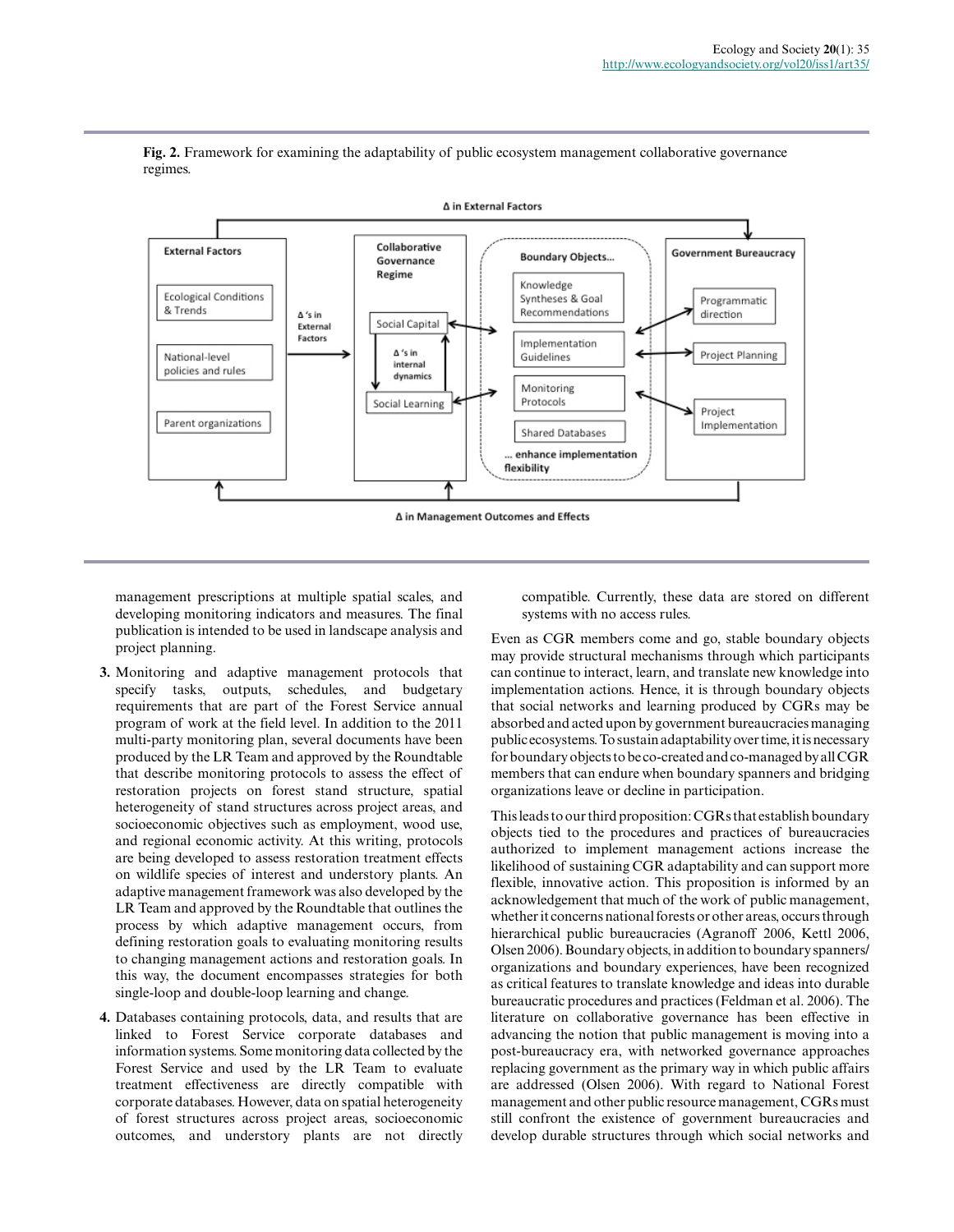learning can lead to the flexible implementation of innovative actions.

#### **Analytical framework for examining the adaptability of public ecosystem management collaborative governance regimes**

Our three propositions are tied together within an analytical framework (Fig. 2) that characterizes the system in which public ecosystem management CGRs function and adapt. CGRs are shaped by, and change in response to, a set of external factors, most notably ecological conditions and trends, national-level policies and rules, and parent organizations that contribute leadership, members, resources, and legitimacy to the CGR. These same factors can also exert influence over government bureaucracies independent of the CGR. For example, these may include national environmental or economic development policies requiring compliance of all government bureaus. CGR adaptability is also influenced by the development and ongoing evolution of social capital and learning internal to the CGR. The social dynamics arising from social relationships and learning can fall along continua of cooperation or conflict over knowledge and goal recommendations. The extent to which social capital and learning contribute to flexibility in implementation of innovative actions by government bureaucracies is mediated by boundary objects, i.e., material objects and structures that occupy the space between a CGR and the bureaucracy and that provide mechanisms through which CGR learning and ideas can be absorbed and acted upon by the bureaucracy.

Boundary objects may influence decisions and actions in government bureaucracies at different levels, from programmatic direction to project planning and operational implementation. As the bureaucracy implements management actions, outcomes and effects feed back into the CGR and into the larger system of ecosystem conditions, policies and rules, and organizations. Depending on the monitoring systems developed by the CGR, these outcomes and effects cycle through the learning occurring within the CGR, contributing to new knowledge and possibly resulting in new ideas for implementation actions. Management outcomes and effects may also lead to changes in ecological conditions, national-level policies and rules, and parent organizations' expectations and competition for resources.

#### **CONCLUSIONS**

The adaptability and durability of CGRs associated with publicly managed ecosystems over time remains an under-researched topic. An abundance of knowledge about the enabling conditions and structural, process, and behavioral attributes of collaborative environmental governance has been developed (Emerson et al. 2012). However, understanding factors influencing CGR adaptability is critical to advancing scientific knowledge about adaptive environmental governance in general. We especially desire to draw attention to the mechanical workings of government bureaucracies that play such large roles in managing public ecosystems and natural resources. While social capital and learning are well deserved in their recognition as key attributes of adaptive capacity, the ability to implement flexible, innovative actions requires direct confrontation of the structural realities associated with bureaucracies. As CGRs gain more experience with government bureaucracies, and visa-versa, there is a need to build empirically based understandings of their evolution.

To test rigorously the propositions presented here, future research might explore how a larger sample of long-standing CGRs associated with publicly managed ecosystems have succeeded or failed in moving from direction-setting to implementation. The CFLR program and other national-level policies that advance collaborative governance approaches in national forests in the United States provide a readily accessible laboratory to examine the adaptability of CGRs over time. Established measures of social capital and learning can be uniformly applied and classified against implementation actions of bureaucracies over time. The presence, absence, and types of boundary objects is an added dimension of analysis as both outcomes of social capital and learning, and as facilitators of ongoing social capital and learning development vis-a-vis bureaucracies. Do we see implementation actions change over time as measures of social capital and learning increase or decrease? Do boundary objects make a difference in linking social capital and learning to flexible implementation? The expansion and maturation of CGRs associated with publicly managed ecosystems necessitates further examination to advance understanding of their durability and effectiveness.

*Responses to this article can be read online at:* [http://www.ecologyandsociety.org/issues/responses.](http://www.ecologyandsociety.org/issues/responses.php/7187) [php/7187](http://www.ecologyandsociety.org/issues/responses.php/7187)

#### **Acknowledgments:**

*We thank Roundtable members for participating in interviews; Tanya Heikkila for providing critical comments and suggestions; and several anonymous reviewers for providing helpful edits and comments. Partial financial support for this research was received from the Agricultural Experiment Station at Colorado State University.*

#### **LITERATURE CITED**

Adger, W. N., K. Brown, and E. L. Tompkins. 2005. The political economy of cross-scale networks in resource co-management. *Ecology and Society* 10(2): 9. [online] URL: [http://www.](http://www.ecologyandsociety.org/vol10/iss2/art9/) [ecologyandsociety.org/vol10/iss2/art9/.](http://www.ecologyandsociety.org/vol10/iss2/art9/)

Agranoff, R. 2006. Inside collaborative networks: ten lessons for public managers. *Public Administration Review* 66(S1):56-65. <http://dx.doi.org/10.1111/j.1540-6210.2006.00666.x>

Ansell, C., and A. Gash. 2008. Collaborative governance in theory and practice. *Journal of Public Administration Research and Theory* 18(4):543-571.<http://dx.doi.org/10.1093/jopart/mum032>

Armitage, D. 2005. Adaptive capacity and community-based natural resource management *Environmental Management* 35 (6):703-715. <http://dx.doi.org/10.1007/s00267-004-0076-z>

Bentrup, G. 2001. Evaluation of a collaborative model: a case study analysis of watershed planning in the Intermountain West. *Environmental Management* 27(5):739-748. [http://dx.doi.org/10.1007/](http://dx.doi.org/10.1007/s002670010184) [s002670010184](http://dx.doi.org/10.1007/s002670010184)

Berkes, F. 2009. Evolution of co-management: role of knowledge generation, bridging organizations and social learning. *Journal of*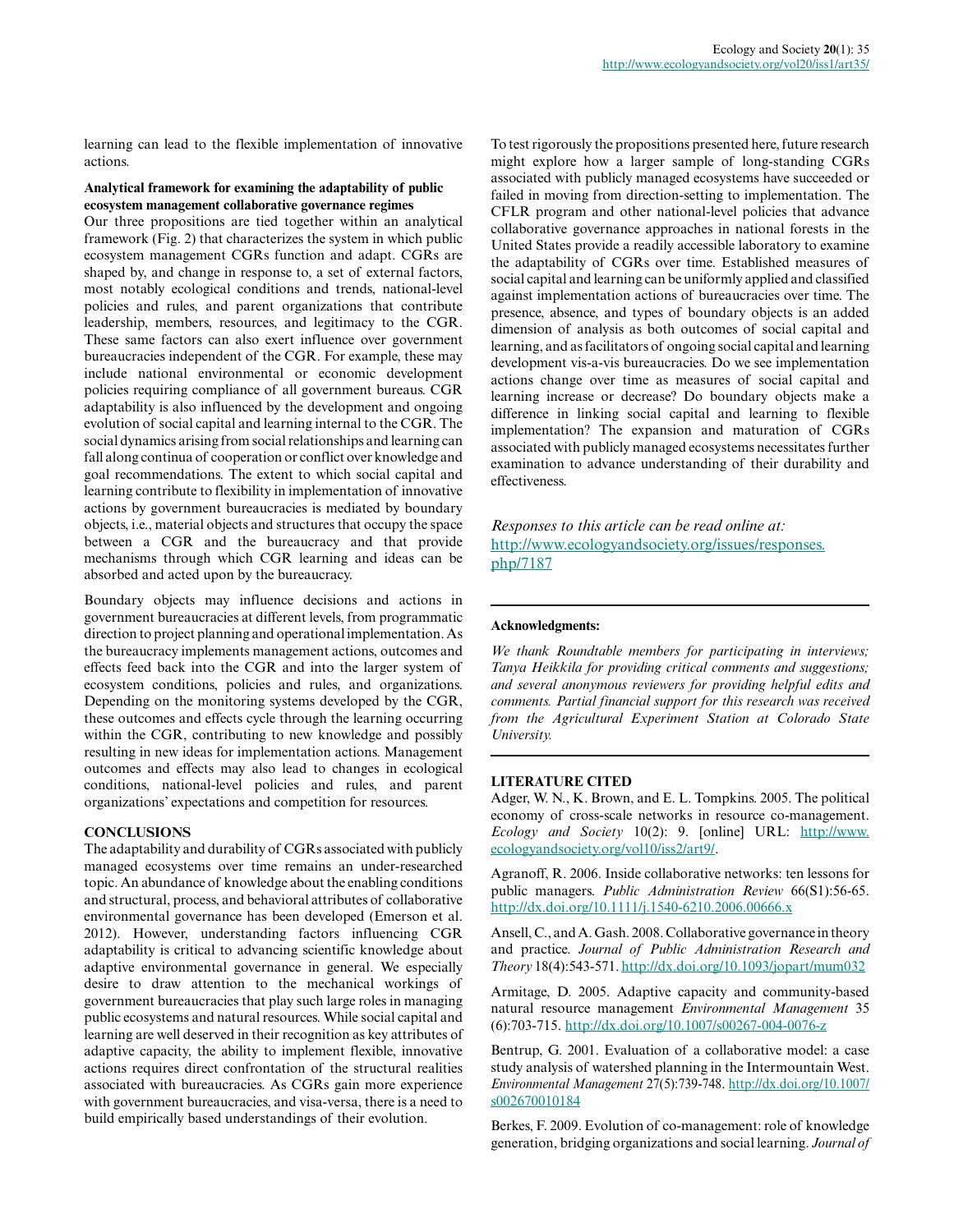*Environmental Management* 90(5):1692-1702. [http://dx.doi.](http://dx.doi.org/10.1016/j.jenvman.2008.12.001) [org/10.1016/j.jenvman.2008.12.001](http://dx.doi.org/10.1016/j.jenvman.2008.12.001)

Bernard, T., and J. Young. 1997. *The ecology of hope: communities collaborate for sustainability.* New Society Publishers, Gabriola Island, Canada.

Bobker, G. 2009. The means do not justify the ends: a comment on CALFED. *Environmental Science and Policy* 12(6):726-728. <http://dx.doi.org/10.1016/j.envsci.2009.06.002>

Boeije, H. 2002. A purposeful approach to the constant comparative method in the analysis of qualitative interviews. *Quality and Quantity* 36(4):391-409. [http://dx.doi.org/10.1023/](http://dx.doi.org/10.1023/A:1020909529486) [A:1020909529486](http://dx.doi.org/10.1023/A:1020909529486) 

Bonnell, J. E., and T. M. Koontz. 2007. Stumbling forward: the organizational challenges of building and sustaining collaborative watershed management. *Society and Natural Resources* 20(2):153-167.<http://dx.doi.org/10.1080/08941920601052412>

Bouwen, R., and T. Taillieu. 2004. Multi-party collaboration as social learning for interdependence: developing relational knowing for sustainable natural resource management. *Journal of Community and Applied Social Psychology* 14(3):137-153. <http://dx.doi.org/10.1002/casp.777>

Bowen, G. A. 2006. Grounded theory and sensitizing concepts. *International Journal of Qualitative Methods* 5(3):12-23. [online] URL: [http://ejournals.library.ualberta.ca/index.php/IJQM/article/](http://ejournals.library.ualberta.ca/index.php/IJQM/article/download/4367/3497) [download/4367/3497](http://ejournals.library.ualberta.ca/index.php/IJQM/article/download/4367/3497).

Boyle, M., J. Kay, and B. Pond. 2001. Monitoring in support of policy: an adaptive ecosystem management approach. Pages 116-137 *in* M. K. Tolba, editor. *Encyclopedia of global environmental change. Volume 4: responding to global environmental change.* Wiley, Chichester, UK.

Bryan, T. A. 2004. Tragedy averted: the promise of collaboration. *Society and Natural Resources* 17(10):881-896. [http://dx.doi.](http://dx.doi.org/10.1080/08941920490505284) [org/10.1080/08941920490505284](http://dx.doi.org/10.1080/08941920490505284) 

Buck, L. E., E. Wollenberg, and D. Edmunds. 2001. Social learning in the collaborative management of community forests: lessons from the field. Pages 1-20 *in* E. Wollenberg, D. Edmunds, L. Buck, J. Fox, and S. Brodt, editors. *Social learning in community forests.* Center for International Forestry Research, Bogor, Indonesia.

Burke, W. W. 2002. *Organizational change: theory and practice.* Sage, Thousand Oaks, California, USA.

Butler, W. H. 2013. Collaboration at arm's length: navigating agency engagement in landscape-scale ecological restoration collaboratives. *Journal of Forestry* 111(6):395-403. [http://dx.doi.](http://dx.doi.org/10.5849/jof.13-027) [org/10.5849/jof.13-027](http://dx.doi.org/10.5849/jof.13-027)

Cash, D. W., W. N. Adger, F. Berkes, P. Garden, L. Lebel, P. Olsson, L. Pritchard, and O. Young. 2006. Scale and cross-scale dynamics: governance and information in a multilevel world. *Ecology and Society* 11(2): 8. [online] URL: [http://www.ecologyandsociety.](http://www.ecologyandsociety.org/vol11/iss2/art8) [org/vol11/iss2/art8](http://www.ecologyandsociety.org/vol11/iss2/art8).

Cestero, B. 1999. *Beyond the hundredth meeting: a field guide to collaborative conservation on the West's public lands.* Sonoran Institute, Bozeman, Montana, USA.

Charmaz, K. 2006. *Constructing grounded theory: a practical guide through qualitative analysis.* Sage, London, UK.

Cheng, A. S. 2006. Build it and they will come? Mandating collaboration in public lands planning and management. *Natural Resources Journal* 46(4):841-858. [online] URL: [http://lawschool.](http://lawschool.unm.edu/nrj/volumes/46/4/02_cheng_build.pdf) [unm.edu/nrj/volumes/46/4/02\\_cheng\\_build.pdf.](http://lawschool.unm.edu/nrj/volumes/46/4/02_cheng_build.pdf)

Cheng, A. S., and V. E. Sturtevant. 2012. A framework for assessing collaborative capacity in community-based public forest management. *Environmental Management* 49(3):675-689. [http://](http://dx.doi.org/10.1007/s00267-011-9801-6) [dx.doi.org/10.1007/s00267-011-9801-6](http://dx.doi.org/10.1007/s00267-011-9801-6) 

Corbin, J. M., and A. Strauss. 1990. Grounded theory research: procedures, canons, and evaluative criteria. *Qualitative Sociology* 13(1):3-21.<http://dx.doi.org/10.1007/BF00988593>

Creswell, J. W. 2003. *Research design: qualitative, quantitative, and mixed-methods approaches.* Second edition. Sage, Thousand Oaks, California, USA.

Dale, L., and A. K. Gerlak. 2006. It's all in the numbers: acreage tallies and environmental program evaluation. *Environmental Management* 39(2):246-260. [http://dx.doi.org/10.1007/s00267-005-0332](http://dx.doi.org/10.1007/s00267-005-0332-x) [x](http://dx.doi.org/10.1007/s00267-005-0332-x) 

Daniels, S. E., and G. B. Walker. 1996. Collaborative learning: improving public deliberation in ecosystem-based management. *Environmental Impact Assessment Review* 16(2):71-102. [http://dx.](http://dx.doi.org/10.1016/0195-9255(96)00003-0) [doi.org/10.1016/0195-9255\(96\)00003-0](http://dx.doi.org/10.1016/0195-9255(96)00003-0) 

De Jaegher, H., and E. Di Paolo. 2007. Participatory sensemaking. *Phenomenology and the Cognitive Sciences* 6(4):485-507. <http://dx.doi.org/10.1007/s11097-007-9076-9>

DeLeon, P., and L. DeLeon. 2002. What ever happened to policy implementation? An alternative approach. *Journal of Public Administration Research and Theory* 12(4):467-492. [http://dx.doi.](http://dx.doi.org/10.1093/oxfordjournals.jpart.a003544) [org/10.1093/oxfordjournals.jpart.a003544](http://dx.doi.org/10.1093/oxfordjournals.jpart.a003544) 

Edmunds, D., and E. Wollenberg, editors. 2004. *Local forest management: the impacts of devolution policies.* Earthscan, London, UK.

Eisenhardt, K. M. 1989. Building theories from case study research. *Academy of Management Review* 14(4):532-550. [http://](http://dx.doi.org/10.2307/258557) [dx.doi.org/10.2307/258557](http://dx.doi.org/10.2307/258557) 

Elbakidze, M., P. K. Angelstam, C. Sandström, and R. Axelsson. 2010. Multi-stakeholder collaboration in Russian and Swedish Model Forest initiatives: adaptive governance toward sustainable forest management? *Ecology and Society* 15(2): 14. [online] URL: [http://www.ecologyandsociety.org/vol15/iss2/art14/.](http://www.ecologyandsociety.org/vol15/iss2/art14/)

Emerson, K., and A. K. Gerlak. 2014. Adaptation in collaborative governance regimes. *Environmental Management* 54(4):768-781. <http://dx.doi.org/10.1007/s00267-014-0334-7>

Emerson, K., T. Nabatchi, and S. Balogh. 2012. An integrative framework for collaborative governance. *Journal of Public Administration Research and Theory* 22(1):1-29. [http://dx.doi.](http://dx.doi.org/10.1093/jopart/mur011) [org/10.1093/jopart/mur011](http://dx.doi.org/10.1093/jopart/mur011)

Feldman, M. S., A. M. Khademian, H. Ingram, and A. S. Schneider. 2006. Ways of knowing and inclusive management practices. *Public Administration Review* 66(S1):89-99. [http://dx.](http://dx.doi.org/10.1111/j.1540-6210.2006.00669.x) [doi.org/10.1111/j.1540-6210.2006.00669.x](http://dx.doi.org/10.1111/j.1540-6210.2006.00669.x)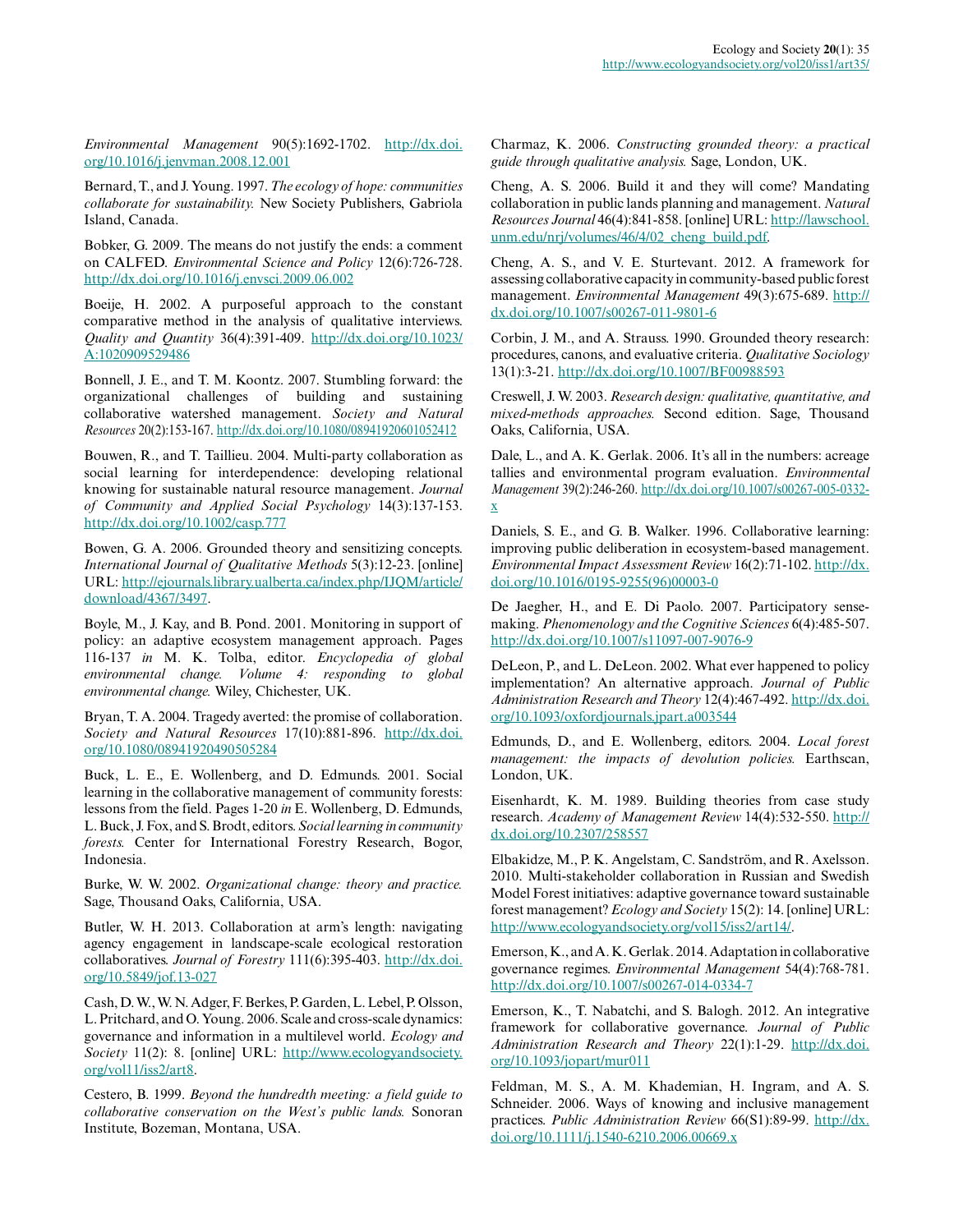Fernandez-Gimenez, M. E., H. L. Ballard, and V. E. Sturtevant. 2008. Adaptive management and social learning in collaborative and community-based monitoring: a study of five communitybased forestry organizations in the western USA. *Ecology and Society* 13(2): 4. [online] URL: [http://www.ecologyandsociety.](http://www.ecologyandsociety.org/vol13/iss2/art4/) [org/vol13/iss2/art4/.](http://www.ecologyandsociety.org/vol13/iss2/art4/)

Fiol, C. M., and M. A. Lyles. 1985. Organizational learning. *Academy of Management Review* 10(4):803-813. [http://dx.doi.](http://dx.doi.org/10.2307/258048) [org/10.2307/258048](http://dx.doi.org/10.2307/258048)

Folke, C., T. Hahn, P. Olsson, and J. Norberg. 2005. Adaptive governance of social-ecological systems. *Annual Review of Environment and Resources* 30:441-473. [http://dx.doi.org/10.1146/](http://dx.doi.org/10.1146/annurev.energy.30.050504.144511) [annurev.energy.30.050504.144511](http://dx.doi.org/10.1146/annurev.energy.30.050504.144511) 

FRFTP Roundtable. 2006. *Living with fire: protecting communities and restoring forests. Findings and recommendations of the Front Range Fuels Treatment Partnership Rountable.* Front Range Fuels Treatment Partnership Roundtable, Denver, Colorado, USA. [online] URL: [http://www.frontrangeroundtable.](http://www.frontrangeroundtable.org/uploads/Roundtable_2006_recommendations.pdf) [org/uploads/Roundtable\\_2006\\_recommendations.pdf.](http://www.frontrangeroundtable.org/uploads/Roundtable_2006_recommendations.pdf)

Fuchs, T., and H. De Jaegher. 2009. Enactive intersubjectivity: participatory sense-making and mutual incorporation. *Phenomenology and the Cognitive Sciences* 8(4):465-486. [http://](http://dx.doi.org/10.1007/s11097-009-9136-4) [dx.doi.org/10.1007/s11097-009-9136-4](http://dx.doi.org/10.1007/s11097-009-9136-4) 

Gerlak, A. K., and T. Heikkila. 2006. Comparing collaborative mechanisms in large-scale ecosystem governance. *Natural Resources Journal* 46(3):657-707. [online] URL: [http://lawschool.](http://lawschool.unm.edu/nrj/volumes/46/3/04_gerlak_mechanisms.pdf) [unm.edu/nrj/volumes/46/3/04\\_gerlak\\_mechanisms.pdf.](http://lawschool.unm.edu/nrj/volumes/46/3/04_gerlak_mechanisms.pdf)

Gerlak, A. K., and T. Heikkila. 2011. Building a theory of learning in collaboratives: evidence from the Everglades restoration program. *Journal of Public Administration Research and Theory* 21(4):619-644. [http://dx.doi.org/10.1093/jopart/](http://dx.doi.org/10.1093/jopart/muq089) muq089

Gerlak, A. K., T. Heikkila, and M. Lubell. 2013. The promise and performance of collaborative governance. Pages 413-434 *in* M. E. Kraft and S. Kamieniecki, editors. *Oxford handbook of U. S. environmental policy.* Oxford University Press, Oxford, UK. <http://dx.doi.org/10.1093/oxfordhb/9780199744671.013.0019>

Glaser, B. G., and A. L. Strauss. 1967. *The discovery of grounded theory: strategies for qualitative research.* Aldine Publishing, New York, New York, USA.

Gupta, J., C. Termeer, J. Klostermann, S. Meijerink, M. van den Brink, P. Jong, S. Nooteboom, and E. Bergsma. 2010. The adaptive capacity wheel: a method to assess the inherent characteristics of institutions to enable the adaptive capacity of society. *Environmental Science and Policy* 13(6):459-471. [http://](http://dx.doi.org/10.1016/j.envsci.2010.05.006) [dx.doi.org/10.1016/j.envsci.2010.05.006](http://dx.doi.org/10.1016/j.envsci.2010.05.006)

Gutiérrez, N. L., R. Hilborn, and O. Defeo. 2011. Leadership, social capital and incentives promote successful fisheries. *Nature* 470:386-389. <http://dx.doi.org/10.1038/nature09689>

Hanemann, M., and C. Dyckman. 2009. The San Francisco Bay-Delta: a failure of decision-making capacity. *Environmental Science and Policy* 12(6):710-725. [http://dx.doi.org/10.1016/j.](http://dx.doi.org/10.1016/j.envsci.2009.07.004) [envsci.2009.07.004](http://dx.doi.org/10.1016/j.envsci.2009.07.004) 

Heikkila, T., and A. K. Gerlak. 2013. Building a conceptual approach to collective learning: lessons for public policy scholars. *Policy Studies Journal* 41(3):484-512. [http://dx.doi.org/10.1111/](http://dx.doi.org/10.1111/psj.12026) [psj.12026](http://dx.doi.org/10.1111/psj.12026) 

Huppé, G. A., and H. Creech. 2012. *Developing social capital in networked governance initiatives: a lock-step approach.* International Institute for Sustainable Development, Winnipeg, Canada. [online] URL: [http://www.iisd.org/pdf/2012/](http://www.iisd.org/pdf/2012/developing_social_capital_network_gov.pdf) [developing\\_social\\_capital\\_network\\_gov.pdf.](http://www.iisd.org/pdf/2012/developing_social_capital_network_gov.pdf)

Hutchinson, A. J., L. H. Johnston, and J. D. Breckon. 2010. Using QSR-NVivo to facilitate the develoment of a grounded theory project: an account of a worked example. *International Journal of Social Research Methodology* 13(4):283-302. [http://dx.doi.](http://dx.doi.org/10.1080/13645570902996301) [org/10.1080/13645570902996301](http://dx.doi.org/10.1080/13645570902996301) 

Huxham, C. 2000. The challenge of collaborative governance. *Public Management* 2(3):337-357. [http://dx.doi.org/10.1080/146](http://dx.doi.org/10.1080/14616670050123260) [16670050123260](http://dx.doi.org/10.1080/14616670050123260)

Kallis, G., M. Kiparsky, and R. Norgaard. 2009. Collaborative governance and adaptive management: lessons from California's CALFED water program. *Environmental Science and Policy* 12 (6):631-643. <http://dx.doi.org/10.1016/j.envsci.2009.07.002>

Kaufman, H. 1960. *The forest ranger: a study in administrative behavior.* Johns Hopkins University Press, Baltimore, Maryland, USA.

Keen, M., V. A. Brown, and R. Dyball, editors. 2005. *Social learning in environmental management: towards a sustainable future.* Earthscan, Abingdon, UK.

Kenney, D. S. 2001. Are community watershed groups effective? Confronting the thorny issue of measuring success. Pages 188-193 *in* P. Brick, D. Snow, and S. van de Wetering, editors. *Across the Great Divide: explorations in collaborative conservation and the American West.* Island Press, Washington, D.C., USA.

Kettl, D. F. 2006. Managing boundaries in American administration: the collaboration imperative. *Public Administration Review* 66(S1):10-19. [http://dx.doi.org/10.1111/j.1540-6210.2006.00662.](http://dx.doi.org/10.1111/j.1540-6210.2006.00662.x) [x](http://dx.doi.org/10.1111/j.1540-6210.2006.00662.x) 

Koontz, T. M. 2005. We finished the plan, so now what? Impacts of collaborative stakeholder participation on land use policy. *Policy Studies Journal* 33(3):459-481. [http://dx.doi.org/10.1111/](http://dx.doi.org/10.1111/j.1541-0072.2005.00125.x) [j.1541-0072.2005.00125.x](http://dx.doi.org/10.1111/j.1541-0072.2005.00125.x)

Koontz, T. M., and C. W. Thomas. 2006. What do we know and need to know about the environmental outcomes of collaborative management? *Public Administration Review* 66(S1):111-121. <http://dx.doi.org/10.1111/j.1540-6210.2006.00671.x>

Lebel, L., J. M. Anderies, B. Campbell, C. Folke, S. Hatfield-Dodds, T. P. Hughes, and J. Wilson. 2006. Governance and the capacity to manage resilience in regional social-ecological systems. *Ecology and Society* 11(1): 19. [online] URL: [http://www.](http://www.ecologyandsociety.org/vol11/iss1/art19/) [ecologyandsociety.org/vol11/iss1/art19/](http://www.ecologyandsociety.org/vol11/iss1/art19/).

Lee, K. N. 1993. *Compass and gyroscope: integrating science and politics for the environment.* Island Press, Washington, D.C., USA.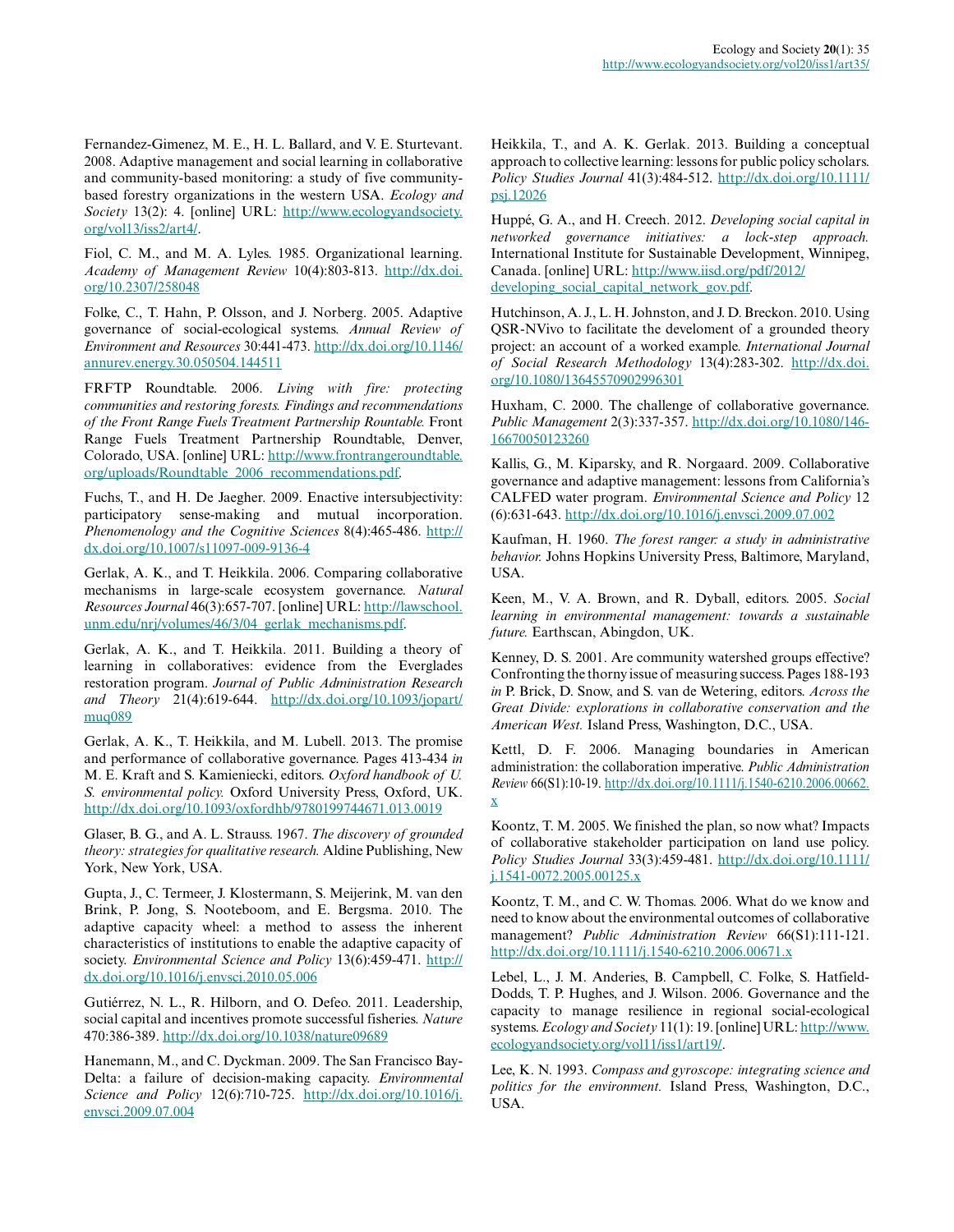Maarleveld, M., and C. Dabgbégnon. 1999. Managing natural resources: a social learning perspective. *Agriculture and Human Values* 16(3):267-280. <http://dx.doi.org/10.1023/A:1007559903438>

Margerum, R. D. 2007. Overcoming locally based collaboration constraints. *Society and Natural Resources* 20(2):135-152. [http://](http://dx.doi.org/10.1080/08941920601052404) [dx.doi.org/10.1080/08941920601052404](http://dx.doi.org/10.1080/08941920601052404)

Margerum, R. D. 2011. *Beyond consensus: improving collaborative planning and management.* MIT Press, Cambridge, Massachussetts, USA. <http://dx.doi.org/10.7551/mitpress/9780262015813.001.0001>

Meyers, M. K., and S. Vorsanger. 2007. Street-level bureaucrats and the implementation of public policy. Pages 153-164 *in* B. G. Peters and J. Pierre, editors. *Handbook of public administration.* Sage, Thousand Oaks, California, USA. [http://dx.doi.](http://dx.doi.org/10.4135/9781848608214.n20) [org/10.4135/9781848608214.n20](http://dx.doi.org/10.4135/9781848608214.n20)

Mills, J., A. Bonner, and K. Francis. 2006. The development of constructivist grounded theory. *International Journal of Qualitative Methods* 5(1):25-35. [online] URL: [http://ejournals.](http://ejournals.library.ualberta.ca/index.php/IJQM/article/view/4402/3795) [library.ualberta.ca/index.php/IJQM/article/view/4402/3795](http://ejournals.library.ualberta.ca/index.php/IJQM/article/view/4402/3795).

Mollinga, P. P. 2010. Boundary work and the complexity of natural resources management. *Crop Science* 50(S2):S1-S9. [http://](http://dx.doi.org/10.2135/cropsci2009.10.0570) [dx.doi.org/10.2135/cropsci2009.10.0570](http://dx.doi.org/10.2135/cropsci2009.10.0570) 

Montjoy, R. S., and L. J. O'Toole, Jr. 1979. Toward a theory of policy implementation: an organizational perspective. *Public Administration Review* 39(5):465-476. <http://dx.doi.org/10.2307/3109921>

Moote, A., and D. Becker, editors. 2003. *Exploring barriers to collaborative forestry.* Ecological Restoration Institute, Northern Arizona University, Flagstaff, Arizona, USA. [online] URL: [http://www.iatp.org/files/Exploring\\_Barriers\\_to\\_Collaborative\\_Forestry.](http://www.iatp.org/files/Exploring_Barriers_to_Collaborative_Forestry.pdf) [pdf.](http://www.iatp.org/files/Exploring_Barriers_to_Collaborative_Forestry.pdf)

Munaretto, S., and D. Huitema. 2012. Adaptive comanagement in the Venice lagoon? An analysis of current water and environmental management practices and prospects for change. *Ecology and Society* 17(2): 19. [http://dx.doi.org/10.5751/](http://dx.doi.org/10.5751/ES-04772-170219) [ES-04772-170219](http://dx.doi.org/10.5751/ES-04772-170219)

Olsen, J. P. 2006. Maybe it is time to rediscover bureaucracy. *Journal of Public Administration Research and Theory* 16(1):1-24. <http://dx.doi.org/10.1093/jopart/mui027>

Olsson, P., L. H. Gunderson, S. R. Carpenter, P. Ryan, L. Lebel, C. Folke, and C. S. Holling. 2006. Shooting the rapids: navigating transitions to adaptive governance of social-ecological systems. *Ecology and Society* 11(1): 18. [online] URL: [http://www.](http://www.ecologyandsociety.org/vol11/iss1/art18/) [ecologyandsociety.org/vol11/iss1/art18/](http://www.ecologyandsociety.org/vol11/iss1/art18/).

Orlikowski, W. J. 1996. Improvising organizational transformation over time: a situated change perspective. *Information Systems Research* 7(1):63-92. <http://dx.doi.org/10.1287/isre.7.1.63>

Pahl-Wostl, C. 2009. A conceptual framework for analysing adaptive capacity and multi-level learning processes in resource governance regimes. *Global Environmental Change* 19(3):354-365. <http://dx.doi.org/10.1016/j.gloenvcha.2009.06.001>

Pelling, M., and C. High. 2005. Understanding adaptation: What can social capital offer assessments of adaptive capacity? *Global Environmental Change* 15(4):308-319. [http://dx.doi.org/10.1016/](http://dx.doi.org/10.1016/j.gloenvcha.2005.02.001) [j.gloenvcha.2005.02.001](http://dx.doi.org/10.1016/j.gloenvcha.2005.02.001) 

Plummer, R. 2009. The adaptive co-management process: an initial synthesis of representative models and influential variables. *Ecology and Society* 14(2): 24. [online] URL: [http://www.](http://www.ecologyandsociety.org/vol14/iss2/art24/) [ecologyandsociety.org/vol14/iss2/art24/](http://www.ecologyandsociety.org/vol14/iss2/art24/).

Reed, M. S., A. C. Evely, G. Cundill, I. Fazey, J. Glass, A. Laing, J. Newig, B. Parrish, C. Prell, C. Raymond, and L. C. Stringer. 2010. What is social learning? *Ecology and Society* 15(4): r1. [online] URL: [http://www.ecologyandsociety.org/vol15/iss4/](http://www.ecologyandsociety.org/vol15/iss4/resp1/) [resp1/.](http://www.ecologyandsociety.org/vol15/iss4/resp1/)

Sabatier, P. A., J. Loomis, and C. McCarthy. 1995. Hierarchical controls, professional norms, local constituencies, and budget maximization: an analysis of U.S. Forest Service planning decisions. *American Journal of Political Science* 39(1):204-242.

Scarlett, L. 2013. Collaborative adaptive management: challenges and opportunities. *Ecology and Society* 18(3): 26. [http://dx.doi.](http://dx.doi.org/10.5751/ES-05762-180326) [org/10.5751/ES-05762-180326](http://dx.doi.org/10.5751/ES-05762-180326) 

Schultz, C. A., T. Jedd, and R. D. Beam. 2012. The Collaborative Forest Landscape Restoration Program: a history and overview of the first projects. *Journal of Forestry* 110(7):381-391. [http://dx.](http://dx.doi.org/10.5849/jof.11-082) [doi.org/10.5849/jof.11-082](http://dx.doi.org/10.5849/jof.11-082) 

Scott, J., and P. J. Carrington, editors. 2011. *The SAGE handbook of social network analysis.* Sage, London, UK.

Selin, S., and D. Chevez. 1995. Developing a collaborative model for environmental planning and management. *Environmental Management* 19(2):189-195. <http://dx.doi.org/10.1007/BF02471990>

Singleton, S. 2002. Collaborative environmental planning in the American West: the good, the bad and the ugly. *Environmental Politics* 11(3):54-75. <http://dx.doi.org/10.1080/714000626>

Star, S. L. 2010. This is not a boundary object: reflections on the origin of a concept. *Science, Technology, and Human Values* 35 (5):601-617. <http://dx.doi.org/10.1177/0162243910377624>

Strauss, A., and J. Corbin. 2008. *Basics of qualitative research: techniques and procedures for developing grounded.* Third edition. Sage, Thousand Oaks, California, USA.

Sturtevant, V., M. A. Moote, P. Jakes, and A. S. Cheng. 2005. *Social science to improve fuels management: a synthesis of research on collaboration.* General Technical Report NC-257. U.S. Department of Agriculture, Forest Service, North Central Research Station, St. Paul, Minnesota, USA.

Taylor, K. A., and A. Short. 2009. Integrating scientific knowledge into large-scale restoration programs: the CALFED Bay-Delta Program experience. *Environmental Science and Policy* 12(6):674-683. <http://dx.doi.org/10.1016/j.envsci.2009.07.001>

Taylor, P. L., and A. S. Cheng. 2012. Environmental governance as embedded process: managing change in two North American and Central American community-based forestry organizations. *Human Organization* 71(1):110-122.

Thomas, D. R. 2006. A general inductive approach for analyzing qualitative evaluation data. *American Journal of Evaluation* 27 (2):237-246. <http://dx.doi.org/10.1177/1098214005283748>

Thomson, A. M., J. L. Perry, and T. K. Miller. 2009. Conceptualizing and measuring collaboration. *Journal of Public Administration Research and Theory* 19(1):23-56. [http://dx.doi.](http://dx.doi.org/10.1093/jopart/mum036) [org/10.1093/jopart/mum036](http://dx.doi.org/10.1093/jopart/mum036)